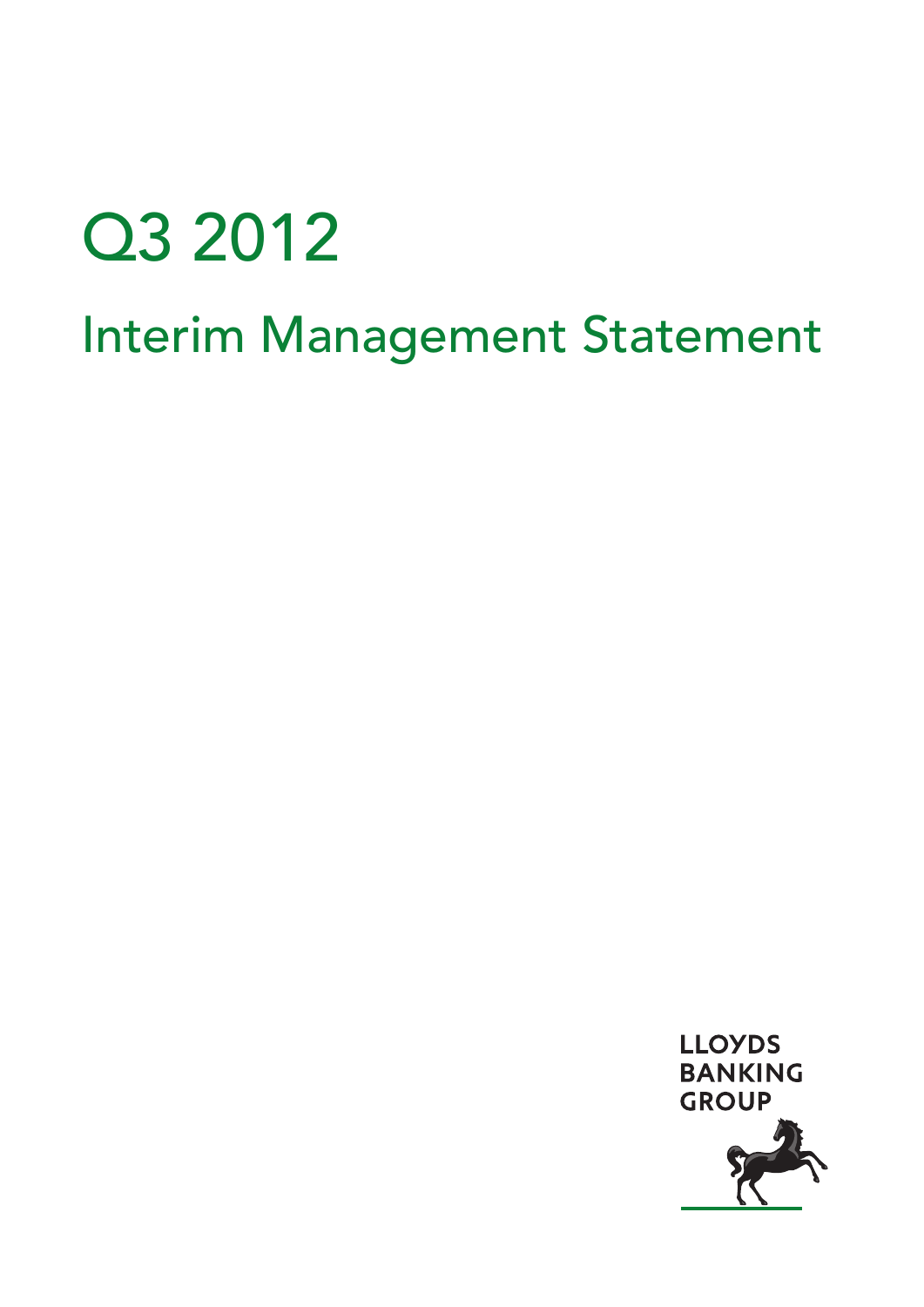#### **BASIS OF PRESENTATION**

This report covers the results of Lloyds Banking Group plc (the Company) together with its subsidiaries (the Group) for the nine months ended 30 September 2012.

#### **Statutory basis**

Unaudited statutory results are set out on pages 16 and 17. However, a number of factors have had a significant effect on the comparability of the Group's financial position and results. As a result, comparison of the 2012 results on a statutory basis with 2011 is of limited benefit.

#### **Management basis**

In order to present a more meaningful view of underlying business performance, the results are presented on a management basis. The key principles adopted in the preparation of the management basis of reporting are described below.

- In order to reflect the impact of the acquisition of HBOS, the following adjustments have been made:
- the amortisation of purchased intangible assets has been excluded; and
- the unwind of acquisition-related fair value adjustments is shown on one line in the management basis income statement, other than unwind related to asset sales which is included within the effects of asset sales, volatile items and liability management.
- In order to better present the business performance the effects of asset sales, volatile items and liability management are shown on separate lines in the management basis consolidated income statement and 'underlying profit' is profit before taking into account these items and fair value unwind; underlying income is net of insurance claims. Comparatives have been restated accordingly.
- The following items, not related to acquisition accounting, have also been excluded from management profit:
	- volatility arising in insurance businesses;
	- integration and Simplification costs;

– payment protection insurance;

- EC mandated retail business disposal costs;
- insurance gross up;
- certain past service pensions credits in respect of the Group's defined benefit pension schemes; and
- provision in relation to German insurance business litigation.

To enable a better understanding of the Group's core business trends and outlook, certain income statement, balance sheet and regulatory capital information is analysed between core and non-core portfolios. The non-core portfolios consist of businesses which deliver below-hurdle returns, which are outside the Group's risk appetite or may be distressed, are subscale or have an unclear value proposition, or have a poor fit with the Group's customer strategy. The EC mandated retail business disposal (Project Verde) is included in core portfolios.

The Group's core and non-core activities are not managed separately and the preparation of this information requires management to make estimates and assumptions that impact the reported income statements, balance sheet, regulatory capital related and risk amounts analysed as core and as non-core.

The Group uses a methodology that categorises income and expenses as non-core only where management expect that the income or expense will cease to be earned or incurred when the associated asset or liability is divested or run-off, and allocates operational costs to the core portfolio unless they are directly related to non-core activities. This results in the reported operating costs for the non-core portfolios being less than would be required to manage these portfolios on a stand-alone basis. Due to the inherent uncertainty in making estimates, a different methodology or a different estimate of the allocation might result in a different proportion of the Group's income or expenses being allocated to the core and non-core portfolios, different assets and liabilities being deemed core or non-core and accordingly a different allocation of the regulatory effects.

Unless otherwise stated income statement commentaries throughout this document compare the nine months to 30 September 2012 to the nine months to 30 September 2011, and the balance sheet analysis compares the Group balance sheet as at 30 September 2012 to the Group balance sheet as at 31 December 2011.

#### **FORWARD LOOKING STATEMENTS**

This announcement contains forward looking statements with respect to the business, strategy and plans of the Lloyds Banking Group, its current goals and expectations relating to its future financial condition and performance. Statements that are not historical facts, including statements about the Group or the Group's management's beliefs and expectations, are forward looking statements. By their nature, forward looking statements involve risk and uncertainty because they relate to events and depend on circumstances that will or may occur in the future. The Group's actual future business, strategy, plans and/or results may differ materially from those expressed or implied in these forward looking statements as a result of a variety of risks, uncertainties and other factors, including UK domestic and global economic and business conditions; the ability to derive cost savings and other benefits, including as a result of the Group's Simplification programme; the ability to access sufficient funding to meet the Group's liquidity needs; changes to the Group's credit ratings; risks concerning borrower or counterparty credit quality; instability in the global financial markets, including Eurozone instability; changing demographic and market related trends; changes in customer preferences; changes to laws, regulation, accounting standards or taxation, including changes to regulatory capital or liquidity requirements; the policies and actions of governmental or regulatory authorities in the UK, the European Union, or jurisdictions outside the UK, including other European countries and the US; the implementation of the draft EU crisis management framework directive and banking reform following the recommendations made by the Independent Commission on Banking; the ability to attract and retain senior management and other employees; requirements or limitations imposed on the Group as a result of HM Treasury's investment in the Group; the ability to complete satisfactorily the disposal of certain assets as part of the Group's EC state aid obligations; the extent of any future impairment charges or write-downs caused by depressed asset valuations, market disruptions and illiquid markets; the effects of competition and the actions of competitors, including non-bank financial services and lending companies; exposure to regulatory scrutiny, legal proceedings, regulatory investigations or complaints, and other factors. Please refer to the latest Annual Report on Form 20-F filed with the US Securities and Exchange Commission for a discussion of certain factors together with examples of forward looking statements. The forward looking statements contained in this announcement are made as at the date of this announcement, and the Group undertakes no obligation to update any of its forward looking statements.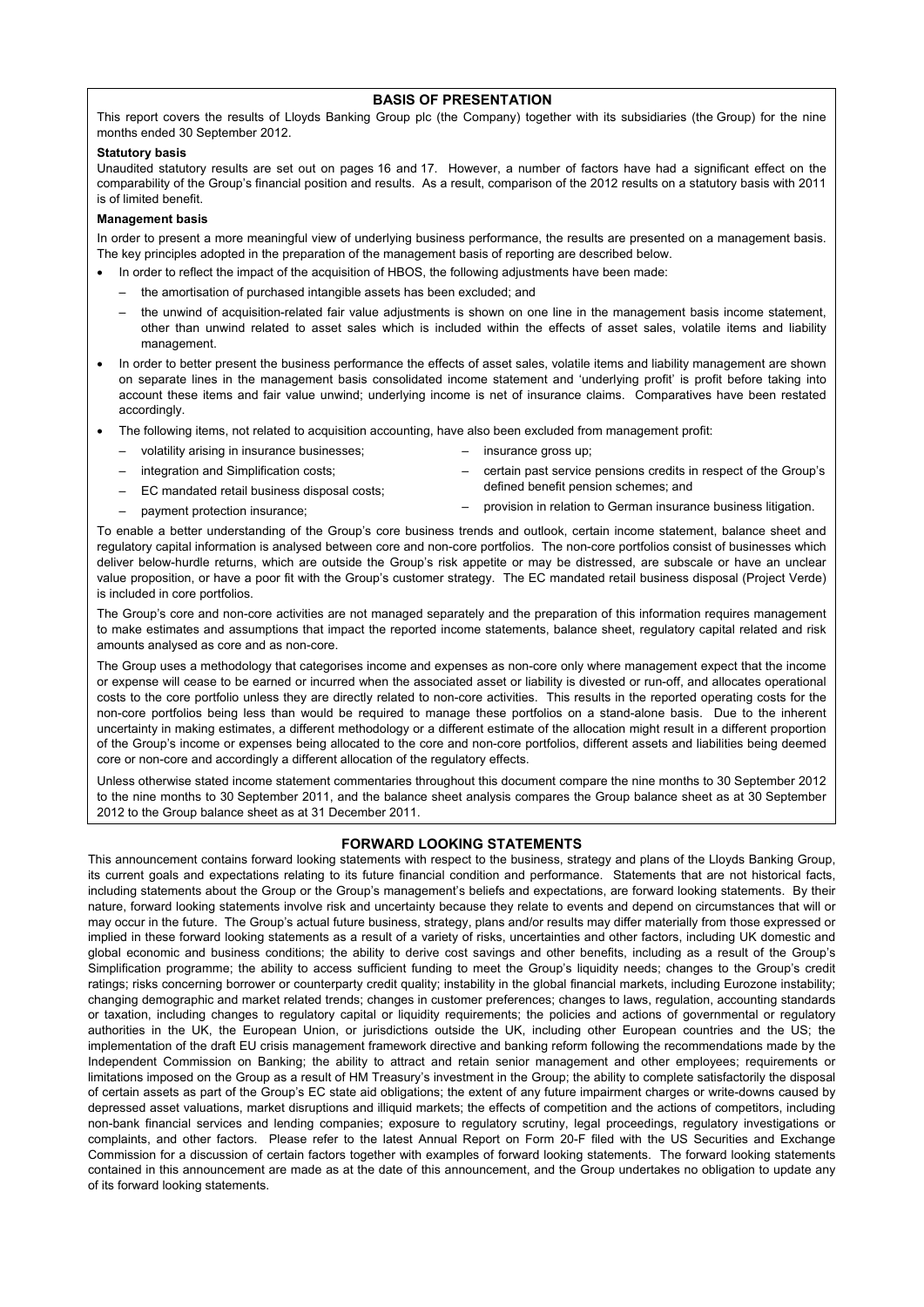#### **KEY HIGHLIGHTS FOR THE NINE MONTHS ENDED 30 SEPTEMBER 2012**

'We have made further significant progress this quarter, improving underlying performance in a challenging environment, while continuing to deliver returns above the cost of equity in the core business and strengthen our already robust balance sheet. We have a strong commitment to helping Britain prosper, and our early participation in the Funding for Lending scheme is enabling us to extend further financing to businesses and customers in the UK. As part of this focus on supporting sustainable economic growth, we are continuing to increase SME lending on a net basis in a contracting market and provide mortgages to one in four first-time home buyers. We remain confident that, by delivering our strategy to be a simple, customer-focused UK retail and commercial bank, we can rebuild the trust of our customers and other stakeholders and can deliver sustainable returns for our shareholders over time.'

> António Horta-Osório *Group Chief Executive*

#### **Improved underlying Group performance in a challenging environment**

- Underlying profit increased by 148 per cent to £1,904 million
- Net interest margin in line with plan at 1.93 per cent (first nine months of 2011: 2.10 per cent)
- Further reductions in costs (down 5 per cent) and impairment (down 40 per cent)
- Statutory loss before tax of £583 million, including a further PPI provision of £1 billion in the third quarter

#### **Core business continuing to deliver returns above the cost of equity**

- Return on risk-weighted assets of 2.61 per cent (first nine months of 2011: 2.48 per cent)
- Loans and advances to customers marginally down in third quarter at £426.0 billion (30 June 2012: £428.5 billion)
- Net interest margin of 2.32 per cent; stable in third quarter
- Credit quality remains strong: impairment reduced 40 per cent to £1,351 million; impairment charge as a percentage of average advances improved to 0.41 per cent (first nine months of 2011: 0.66 per cent)

#### **Investing in our core business to improve service, and support our customers and the UK economy**

- Lowest FSA reportable banking complaints (excl. PPI) of major UK banks at 1.4 per 1,000 accounts
- Net Promoter Scores up in all the three main retail brands
- SME net lending growth of 4 per cent in the last 12 months against market down 4 per cent
- UK's largest lender to first-time buyers, helping around 40,000 customers buy their first home so far in 2012
- First bank to access Funding for Lending scheme: £1 billion drawn in September; lending commitments to SMEs increased by £1 billion to £13 billion; £500 million commitment made to first-time buyer market

#### **Further good progress on initiatives to simplify and reshape the business**

- Simplification run-rate cost savings increased by £418 million in the nine months to end September to £660 million
- Non-core assets reduced by £31 billion to £110 billion, ahead of 2012 full year guidance
- 12 countries or overseas branches now exited, or exit announced, out of target of 15 by the end of 2014

#### **Strong balance sheet: improved capital ratios, continued above-market deposit growth and strong liquidity**

- Strong capital position: core tier 1 ratio continues to improve and is now 11.5 per cent; total capital ratio increased to 16.6 per cent, confident we will meet future regulatory capital requirements
- Continued above-market deposit growth of 6 per cent year-on-year
- Group loan to deposit ratio further improved to 124 per cent (core: 102 per cent)
- Greater balance sheet flexibility, with surplus liquidity deployed in repurchase of over £10 billion of term funding in Q3

#### **Guidance reaffirmed or improved**

- Full year 2012 Group net interest margin expected to be around 1.93 per cent, in line with previous guidance
- Cost base of close to £10 billion in full year 2012, two years ahead of original plan; reduction of around £1 billion since 2010
- 2012 impairment charge guidance further lowered to approximately £6 billion
- Full year 2012 non-core asset reduction target further increased to around £38 billion, £13 billion more than original target; continue to expect non-core asset reduction to be capital generative
- Expect to reach our long-term loan to deposit ratio target of 100 per cent for the core business in the first quarter of 2013, at the same time as reaching a 120 per cent loan to deposit ratio for the Group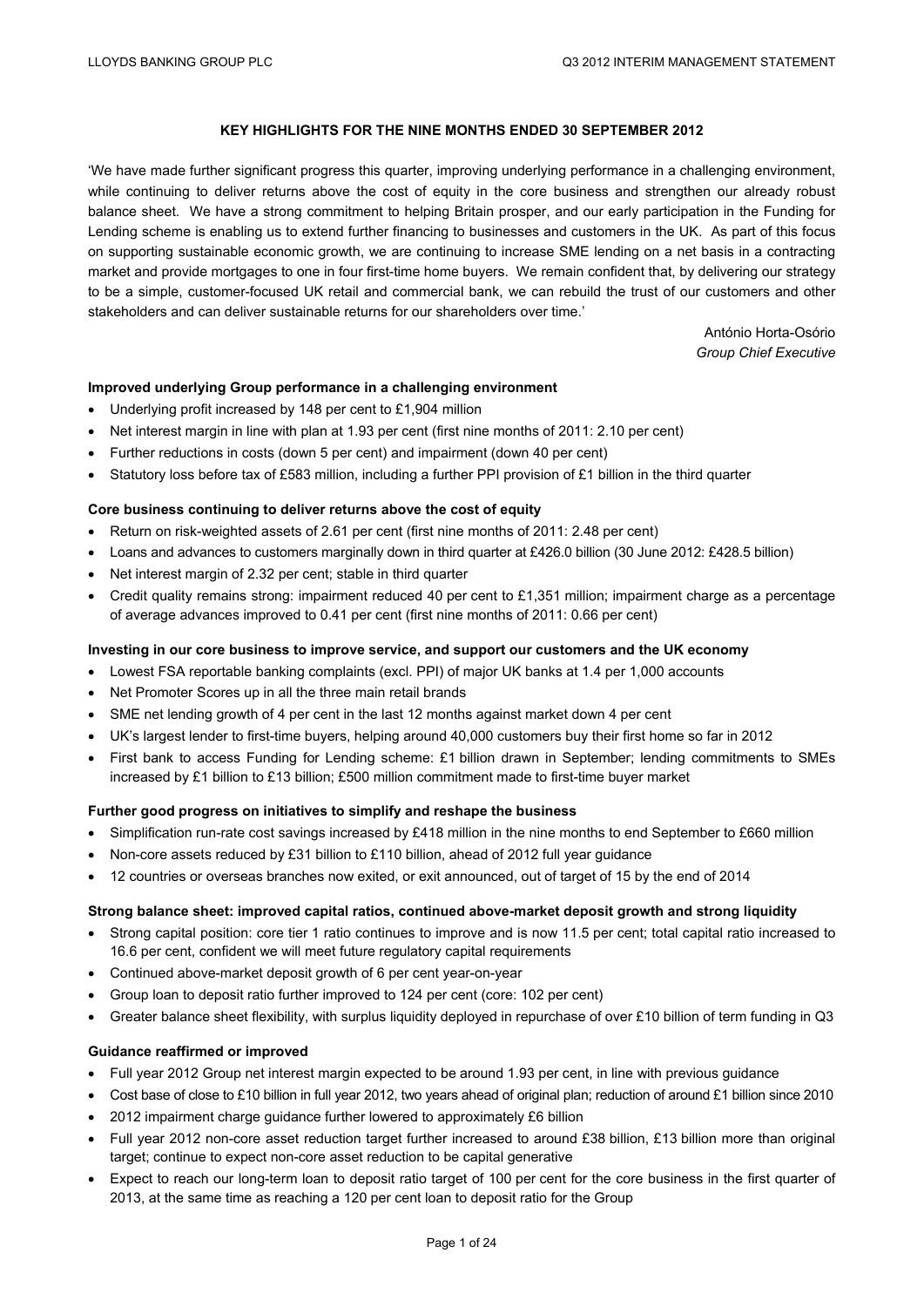# **MANAGEMENT BASIS CONSOLIDATED INCOME STATEMENT**

|                                                                                                                               | <b>Nine</b><br>months<br>ended<br>30 Sept<br>2012<br>£ million | Nine<br>months<br>ended<br>30 Sept<br>2011<br>£ million | Change<br>℅      | <b>Three</b><br>months<br>ended<br>30 Sept<br>2012<br>£ million | Three<br>months<br>ended<br>30 Sept<br>2011<br>£ million | Change<br>% |
|-------------------------------------------------------------------------------------------------------------------------------|----------------------------------------------------------------|---------------------------------------------------------|------------------|-----------------------------------------------------------------|----------------------------------------------------------|-------------|
| Net interest income                                                                                                           | 7,790                                                          | 9,407                                                   | (17)             | 2,575                                                           | 3,052                                                    | (16)        |
| Other income                                                                                                                  | 6,376                                                          | 6,933                                                   | (8)              | 2,112                                                           | 1,987                                                    | 6           |
| Insurance claims                                                                                                              | (335)                                                          | (285)                                                   | (18)             | (102)                                                           | (87)                                                     | (17)        |
| <b>Total underlying income</b>                                                                                                | 13,831                                                         | 16,055                                                  | (14)             | 4,585                                                           | 4,952                                                    | (7)         |
| <b>Total costs</b>                                                                                                            | (7, 508)                                                       | (7,909)                                                 | 5                | (2, 483)                                                        | (2,577)                                                  | 4           |
| Impairment                                                                                                                    | (4, 419)                                                       | (7, 378)                                                | 40               | (1, 262)                                                        | (1,956)                                                  | 35          |
| <b>Underlying profit</b>                                                                                                      | 1,904                                                          | 768                                                     |                  | 840                                                             | 419                                                      |             |
| Effects of asset sales, volatile items<br>and liability management                                                            | 133                                                            | (134)                                                   |                  | 189                                                             | 130                                                      | 45          |
| Fair value unwind                                                                                                             | 212                                                            | 1,114                                                   | (81)             | 55                                                              | 95                                                       | (42)        |
| <b>Management profit</b>                                                                                                      | 2,249                                                          | 1,748                                                   | 29               | 1,084                                                           | 644                                                      | 68          |
| Volatility arising in insurance businesses                                                                                    | 236                                                            | (737)                                                   |                  | 260                                                             | (560)                                                    |             |
| Simplification, EC mandated retail business<br>disposal costs and integration costs<br>Payment protection insurance provision | (731)<br>(2,075)                                               | (1,066)<br>(3,200)                                      |                  | (218)<br>(1,000)                                                | (377)                                                    |             |
| Past service pensions credit                                                                                                  | 250                                                            |                                                         |                  |                                                                 |                                                          |             |
| Amortisation of purchased intangibles                                                                                         | (362)                                                          | (428)                                                   |                  | (120)                                                           | (139)                                                    |             |
| Provision in relation to German<br>insurance business litigation                                                              | (150)                                                          | (175)                                                   |                  | (150)                                                           | (175)                                                    |             |
| Loss before tax - statutory                                                                                                   | (583)                                                          | (3,858)                                                 |                  | (144)                                                           | (607)                                                    |             |
| Taxation                                                                                                                      | (419)                                                          | 1,079                                                   |                  | (217)                                                           | 106                                                      |             |
| Loss for the period                                                                                                           | (1,002)                                                        | (2,779)                                                 |                  | (361)                                                           | (501)                                                    |             |
| Loss per share                                                                                                                | (1.5)p                                                         | (4.1)p                                                  | 63               | (0.5)p                                                          | (0.8)p                                                   | 38          |
| Banking net interest margin                                                                                                   | 1.93%                                                          | 2.10%                                                   | (17)bp           | 1.93%                                                           | 2.05%                                                    | (12)bp      |
| Impairment as a % of average advances                                                                                         | 1.04%                                                          | 1.61%                                                   | (57)bp           | 0.93%                                                           | 1.30%                                                    | (37)bp      |
| Return on risk-weighted assets                                                                                                | 0.75%                                                          | 0.26%                                                   | 49 <sub>bp</sub> | 1.02%                                                           | 0.44%                                                    | 58bp        |

### **BALANCE SHEET – KEY RATIOS**

|                                                                | As at    | As at    |           |
|----------------------------------------------------------------|----------|----------|-----------|
|                                                                | 30 Sept  | 31 Dec   | Change    |
|                                                                | 2012     | 2011     | ℅         |
| Loans and advances to customers excluding reverse repos        | £520.3bn | £548.8bn | (5)       |
| Core – loans and advances to customers excluding reverse repos | £426.0bn | £437.0bn | (3)       |
| Customer deposits excluding repos                              | £421.1bn | £405.9bn | 4         |
| Core – customer deposits excluding repos                       | £418.3bn | £401.5bn | 4         |
| Loan to deposit ratio <sup>1</sup>                             | 124%     | 135%     | $(11)$ pp |
| Non-core assets                                                | £110.0bn | £140.7bn | (22)      |
| Wholesale funding                                              | £186.2bn | £251.2bn | (26)      |
| Short-term wholesale funding                                   | £61.6bn  | £113.3bn | (46)      |
| Risk-weighted assets                                           | £323.5bn | £352.3bn | (8)       |
| Core tier 1 capital ratio                                      | 11.5%    | 10.8%    | $0.7$ pp  |
| Total capital ratio                                            | 16.6%    | 15.6%    | 1.0pp     |
| Net tangible assets per share                                  | 56.6p    | 58.6p    | (3)       |
| Leverage ratio                                                 | 17 times | 17 times |           |

 $1$  Loans and advances to customers excluding reverse repos divided by customer deposits excluding repos.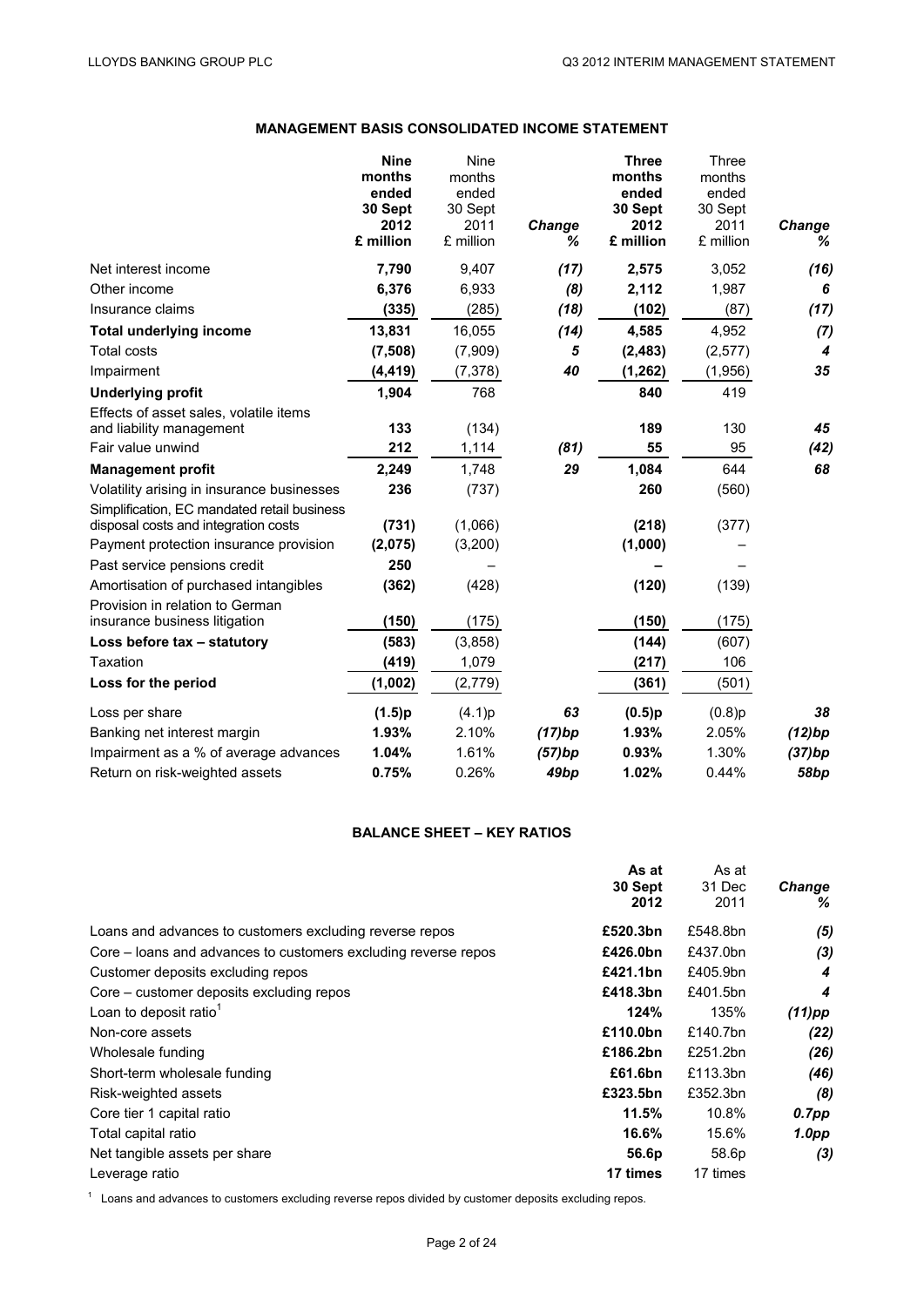# **MANAGEMENT BASIS CONSOLIDATED INCOME STATEMENT – CORE AND NON-CORE**

|                                        | <b>Nine</b> | Nine      |               | Three     | Three     |        |
|----------------------------------------|-------------|-----------|---------------|-----------|-----------|--------|
|                                        | months      | months    |               | months    | months    |        |
|                                        | ended       | ended     |               | ended     | ended     |        |
|                                        | 30 Sept     | 30 Sept   |               | 30 Sept   | 30 Sept   |        |
| Core                                   | 2012        | 2011      | <b>Change</b> | 2012      | 2011      | Change |
|                                        | £ million   | £ million | ℅             | £ million | £ million | ℅      |
| Net interest income                    | 7,422       | 8,297     | (11)          | 2,474     | 2,761     | (10)   |
| Other income                           | 5,850       | 6,215     | (6)           | 1,963     | 1,849     | 6      |
| Insurance claims                       | (335)       | (285)     | (18)          | (102)     | (87)      | (17)   |
| <b>Total underlying income</b>         | 12,937      | 14,227    | (9)           | 4,335     | 4,523     | (4)    |
| Total costs                            | (6, 884)    | (7, 226)  | 5             | (2, 237)  | (2,366)   | 5      |
| Impairment                             | (1, 351)    | (2, 247)  | 40            | (373)     | (611)     | 39     |
| Underlying profit                      | 4,702       | 4,754     | (1)           | 1,725     | 1,546     | 12     |
| Effects of asset sales, volatile items |             |           |               |           |           |        |
| and liability management               | 141         | (97)      |               | 141       | 148       | (5)    |
| Fair value unwind                      | (406)       | (282)     | (44)          | (144)     | (185)     | 22     |
| <b>Management profit</b>               | 4,437       | 4,375     | 1             | 1,722     | 1,509     | 14     |
| Banking net interest margin            | 2.32%       | 2.45%     | (13)bp        | 2.32%     | 2.47%     | (15)bp |
| Impairment as a % of average advances  | 0.41%       | 0.66%     | (25)bp        | 0.36%     | 0.55%     | (19)bp |
| Return on risk-weighted assets         | 2.61%       | 2.48%     | 13bp          | 2.87%     | 2.43%     | 44bp   |

| <b>Nine</b><br>months<br>ended<br>30 Sept<br>2012<br>£ million | Nine<br>months<br>ended<br>30 Sept<br>2011<br>£ million | Change<br>% | <b>Three</b><br>months<br>ended<br>30 Sept<br>2012<br>£ million | Three<br>months<br>ended<br>30 Sept<br>2011<br>£ million | Change<br>%      |
|----------------------------------------------------------------|---------------------------------------------------------|-------------|-----------------------------------------------------------------|----------------------------------------------------------|------------------|
| 368                                                            | 1,110                                                   | (67)        | 101                                                             | 291                                                      | (65)             |
| 526                                                            | 718                                                     | (27)        | 149                                                             | 138                                                      | 8                |
|                                                                |                                                         |             |                                                                 |                                                          |                  |
| 894                                                            | 1,828                                                   | (51)        | 250                                                             | 429                                                      | (42)             |
| (624)                                                          | (683)                                                   | 9           | (246)                                                           | (211)                                                    | (17)             |
| (3,068)                                                        | (5, 131)                                                | 40          | (889)                                                           | (1, 345)                                                 | 34               |
| (2,798)                                                        | (3,986)                                                 | 30          | (885)                                                           | (1, 127)                                                 | 21               |
| (8)<br>618                                                     | (37)<br>1,396                                           | 78<br>(56)  | 48<br>199                                                       | (18)<br>280                                              | (29)             |
| (2, 188)                                                       | (2,627)                                                 | 17          | (638)                                                           | (865)                                                    | 26               |
| 0.57%<br>3.25%                                                 | 1.09%<br>4.48%                                          | (52)bp      | 0.49%<br>3.08%                                                  | 0.87%<br>3.64%                                           | (38)bp<br>(56)bp |
|                                                                |                                                         |             |                                                                 |                                                          |                  |

The basis of preparation of the core and non-core income statements is set out on the inside front cover.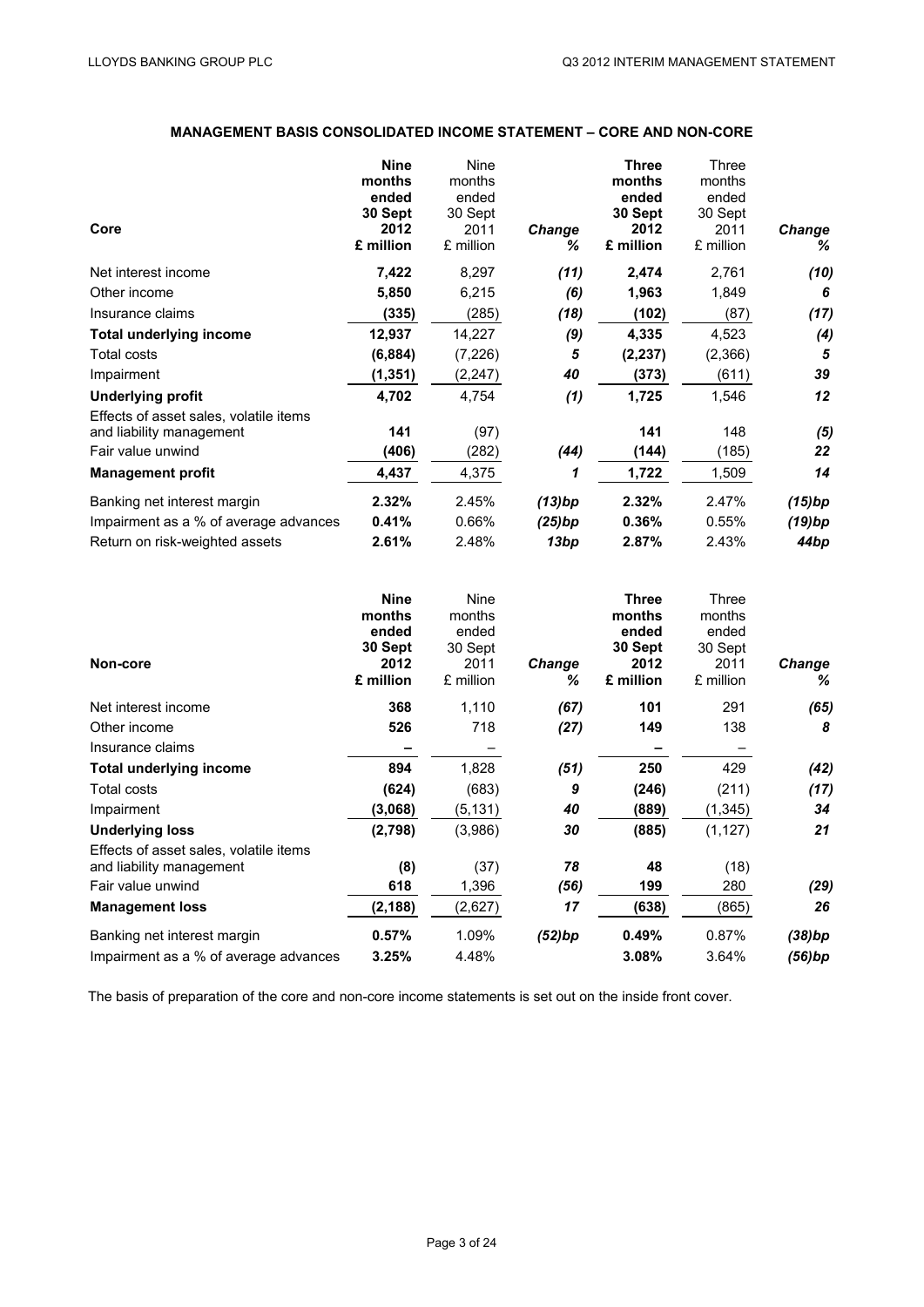#### **GROUP CHIEF EXECUTIVE'S OVERVIEW**

In the first nine months of 2012 the Group delivered an improved underlying performance and core returns above the cost of equity, in a challenging environment. We continued to further strengthen the balance sheet with higher capital ratios and an improved loan to deposit ratio, whilst making substantial progress towards our 2014 non-core asset reduction target. We also continued to make further good progress on strategic initiatives to simplify and reshape the business, while investing to improve service, and to support our customers and the UK economy.

#### **Improved underlying Group performance and core business delivering returns above the cost of equity**

In the nine months to September, underlying profit increased by 148 per cent to £1,904 million, mainly driven by a further decrease in the impairment charge and a continuing improvement in cost efficiency. This increased profit was achieved in spite of the fall in income of 14 per cent which mainly reflected a smaller balance sheet as well as a lower net interest margin of 1.93 per cent. Disappointingly, legacy issues continue to affect our results and a provision of £2,075 million relating to Payment Protection Insurance (PPI) business, of which £1,000 million was in the third quarter, was the primary driver behind the statutory loss of £583 million for the first nine months of 2012.

In the core business, we delivered an underlying return on risk-weighted assets of 2.61 per cent in the first nine months of the year (first nine months of 2011: 2.48 per cent). Loans and advances were marginally down in the third quarter at £426.0 billion, while net interest margin remained stable at 2.32 per cent in the third quarter when compared to the first two quarters of the year. Credit quality remained strong, despite the subdued economic environment, with the impairment charge reducing by 40 per cent in the nine months to the end of September 2012 compared to the same period in 2011. Impairment as a percentage of average advances improved to 0.41 per cent (first nine months of 2011: 0.66 per cent).

The Group made further good progress on strengthening the balance sheet and reducing risk, including improving its core tier 1 capital ratio to 11.5 per cent, and continuing its reduction of non-core assets, with a £30.7 billion reduction in the first nine months of the year to £110.0 billion. This non-core reduction was ahead of our previous target for the whole of 2012 and represents substantial progress towards our target of less than £70 billion of non-core assets by the end of 2014. Continuing above-market deposit growth of 6 per cent over the last twelve months led to the Group's loan to deposit ratio improving to 124 per cent and the core to 102 per cent, close to our long-term target of 100 per cent for the core, which we continue to expect to reach in the first quarter of 2013, at the same time as reaching a 120 per cent ratio for the Group.

#### **Supporting our customers and the UK economy**

We are actively supporting sustainable growth in the UK economy through the focused range of products and services we provide to our business and personal customers, as well as through partnerships we have built with industry and Government.

In support of the SME sector we are on track to deliver our increased SME charter commitment of £13 billion of lending in 2012 and have also now promised an extra £1 billion of lending to UK manufacturing businesses by September 2013. Following the Group's participation in the National Loan Guarantee Scheme, we have extended the 1 per cent discount supported by the UK Government's Funding for Lending scheme, which we were the first bank to access through a £1 billion drawing in September. We have increased lending to SME businesses by 4 per cent in the last 12 months, against a market that contracted by 4 per cent overall, and we have already exceeded our three year target of assisting 300,000 new start-ups by the end of 2012, helping to stimulate economic output and improve business confidence.

For our Retail customers, we have continued to make progress in supporting first-time homeowners, in line with our commitment to lend £5 billion of gross new mortgages to first-time buyers in 2012. As the UK's largest lender to firsttime buyers, we helped around 40,000 customers, equivalent to one in every four, buy their first home in the first nine months of 2012. With the support of the UK Government's Funding for Lending scheme, we have committed to lend £500 million of first-time buyer mortgages at even more competitive rates, made accessible through two new product offerings: a seven year fixed rate mortgage through Halifax and Lloyds TSB of up to 90 per cent loan to value for firsttime buyers, and through Halifax a seven year fixed rate mortgage of up to 95 per cent loan to value for NewBuy customers. In addition, we continue to be at the forefront of initiatives to increase the transparency of personal current accounts and in transforming the account switching process.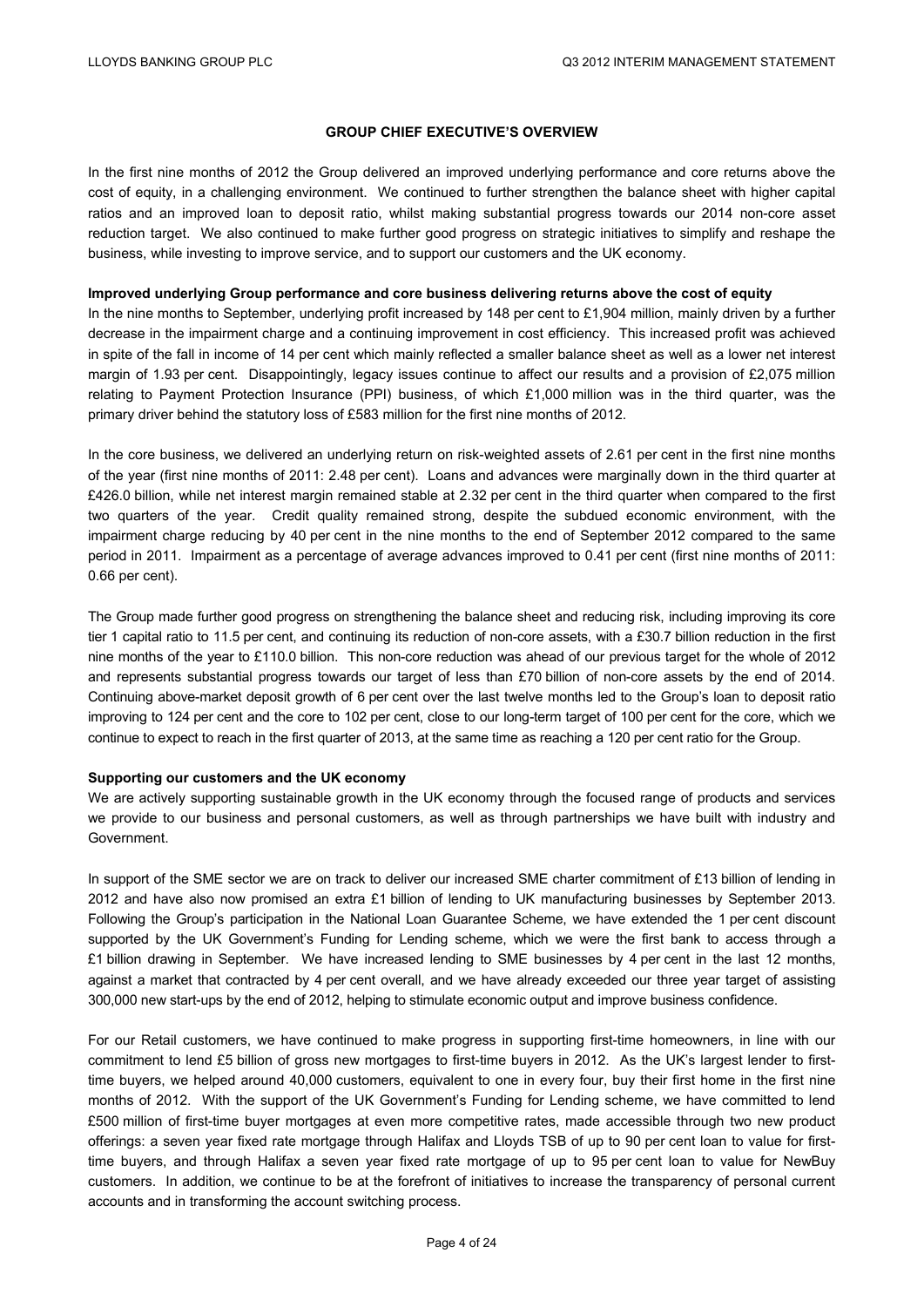#### **GROUP CHIEF EXECUTIVE'S OVERVIEW** (continued)

Getting customer service right is at the heart of our strategy to be the best bank for customers. The Net Promoter Score, which we use internally to measure customer satisfaction, has seen substantial improvement this year across all of our major brands as well as for the overall Group. The Group also delivered a further reduction in FSA reportable banking complaints towards our target of one complaint per 1,000 accounts (excluding PPI) by the end of 2014. We have in addition seen a continued significant decline in our Financial Ombudsman Service overturn rates and we now also have the best outcome of the five major UK banks.

#### **Further good progress on strategic initiatives and to be the best bank for customers**

We have made further good progress in implementing our strategic initiatives, and in investing in our core business to be the best bank for our customers. Through our ongoing Simplification initiatives we have delivered further run-rate cost savings of £148 million in the third quarter (£418 million in the nine months to the end of September) with total run-rate savings now amounting to £660 million. We continue to be disciplined on incremental investment, with spend subject to the realisation of benefits and a stringent view of risks, returns and strategic fit. This investment is enabling us to strengthen our core customer franchise and deepen our customer relationships through the launch of new products and services.

In Retail we are making significant additional investments in digital channels and we have now increased our active internet banking customers by 1.1 million in the past year to 9.3 million and grown the number of mobile banking users to 2.9 million since launch a year ago. We continue to roll out our branch refurbishment programme across the Lloyds TSB network, and we are extending opening hours and improving queuing experience in these branches.

With the onset of the Retail Distribution Review we have undertaken extensive market research on customer requirements and how the market will evolve. As a result customers with over £100,000 of investible assets who would benefit from holistic financial planning will be referred to our private banking service. For customers who hold less than £100,000 in savings and investments we will not offer an investment advice service but will continue to give these customers information and help with savings products on a non-advised basis. During 2013 we will also increase the range of savings products available. We will continue to offer protection advice to all our customers.

In Wholesale, we continue to develop the detail of our client-centric, UK focused strategy to increase returns in the core business. Although markets remain subdued, we are continuing to enhance our coverage, product capabilities and our core banking infrastructure. These enhancements underpin our leading or improving market share positions in key areas of investment. The development of our e-channel connectivity to clients continues at a rapid pace, with Arena platform customers having increased by 20 per cent over the third quarter to around 2,400.

In Commercial, further progress has been made in developing more focused customer propositions for key markets and strengthening relationship management skills to ensure we provide the best possible support to our customers whilst increasing net lending. New and enhanced products including our High Interest Deposit account for Agriculture have been launched and more specialist relationship managers have been trained to support and develop specific segments such as manufacturing. Further progress has also been made in simplifying structures and key customer processes. A new endto-end lending process, which is halving the time for customers to complete lending transactions, has now been fully implemented across the network with significant benefits for both the customer and the Group.

Insurance continues to focus on simplifying service and claims processes. Within Insurance, we have launched AssistMe, a technology solution designed to support employers in meeting their automatic enrolment obligations under Pensions Reform which came into effect on 1 October. Scottish Widows continues to be recognised for product and service quality; most recently winning 'Best Stakeholder Pension provider' for the third year running at the Moneywise 2012 Pension Awards.

In Wealth, Asset Finance and International our focus is on improving the customer experience and developing compelling customer propositions. In Wealth, customers are now getting faster access to advice and support thanks to a new Private Banking Client Centre. The new centre is making the referral process from Retail to our Wealth business simpler and swifter, and will be fully rolled out across the Lloyds TSB and the Halifax networks by the end of this year.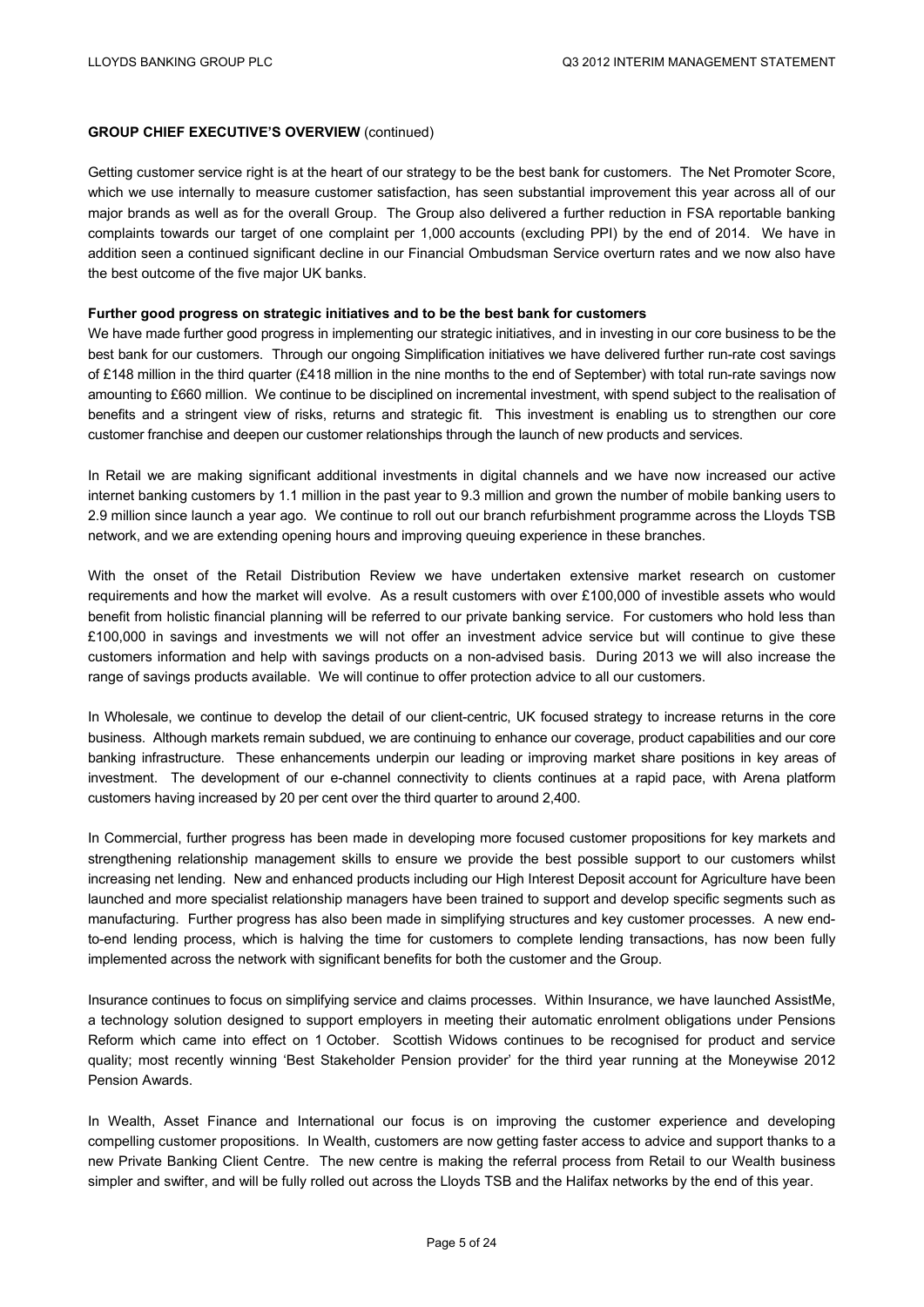#### **GROUP CHIEF EXECUTIVE'S OVERVIEW** (continued)

#### **Provision relating to legacy Payment Protection Insurance (PPI) business**

The volume of complaints received in relation to legacy PPI business during the third quarter declined when compared to the previous quarter. However, it remained above the level which we anticipated at the time of our half-year results and as a result the Group believes it is appropriate to increase its provision for expected PPI costs by £1 billion. This increases the expected cost of contact and redress, including administration expenses, to £5.3 billion, while costs incurred to the end of September 2012 amounted to £3.7 billion.

The PPI provision is our best estimate given current complaint volumes and our revised forecasts. A number of uncertainties remain as to the eventual cost to the Group of PPI complaints. However, we will continue to review closely our estimates based on our further experience of complaints volumes and seasonality, uphold rates and redress costs and by the time of our full year 2012 results announcement on 1 March 2013, we expect to have a higher degree of confidence in forecast trends and the ultimate likely cost of PPI.

#### **Guidance and Outlook**

We remain confident in achieving our existing guidance, including for the Group banking net interest margin to be around 1.93 per cent for the 2012 full year. In addition we now expect the cost base to be close to £10 billion in full year 2012, two years ahead of the original plan, a reduction of around £1 billion since 2010.

We have further lowered our guidance for the Group's full year 2012 impairment charge to approximately £6 billion, around £1.2 billion lower than our expectations at the beginning of the year, despite now expecting to achieve a reduction in non-core assets of around £38 billion in 2012, £13 billion more than our original target set out at the beginning of the year. We continue to be successful in achieving reductions that are capital generative.

We also expect to reach our long-term loan to deposit ratio target of 100 per cent for the core business in the first quarter of 2013, at the same time as reaching a 120 per cent loan to deposit ratio for the Group. We remain confident of meeting future regulatory capital requirements, and continue to explore with our regulators the benefits of becoming a ring-fenced bank ahead of the regulatory deadline.

While the UK economic environment remains subdued and vulnerable to developments in the Eurozone, our economic outlook remains unchanged, with the most likely scenario being a flat economic performance in 2012, and a modest, below-trend recovery in 2013. Our strategy of being a simple, customer-focused UK retail and commercial bank is entirely suited to our operating environment, and with a strong, focused management team we fully expect to deliver our financial targets over time and to achieve strong, stable and sustainable returns for our shareholders through the continued implementation of our strategic initiatives.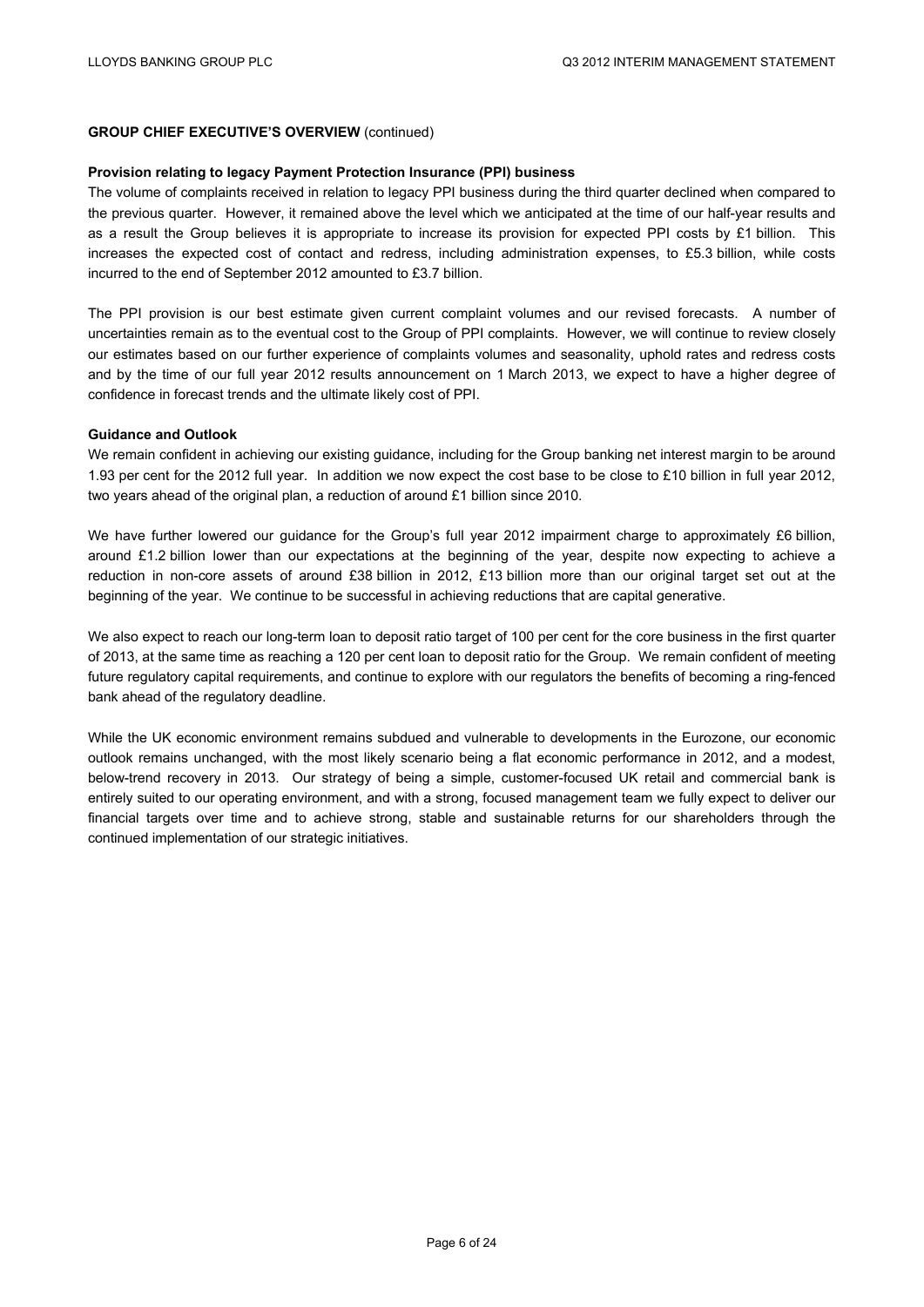#### **FINANCIAL PERFORMANCE**

Our financial performance in the first nine months of this year reflected the good progress we are making against the key elements of our strategic plan, in increasing investment behind our core business, reducing costs and risk, and strengthening the Group's balance sheet. We substantially increased Group underlying profitability, and delivered returns above the cost of equity in our core business, even though income continued to be affected by the subdued economic environment, high funding costs and non-core asset reductions. On a statutory basis, we were disappointed to report a loss, principally as a result of a further increase in our provision related to the legacy issue of Payment Protection Insurance.

On an underlying basis, Group profit before tax increased by £1,136 million to £1,904 million in the first nine months of 2012, with a 14 per cent reduction in income more than offset by a 5 per cent reduction in costs, mostly from Simplification savings, and a substantial 40 per cent reduction in the impairment charge. The net interest margin was 1.93 per cent in the first nine months of 2012 compared with 2.10 per cent in the first nine months of 2011; the third quarter net interest margin increased by 2 basis points from the previous quarter to 1.93 per cent. On a statutory basis, the Group delivered a loss before tax of £583 million in the nine months to end September, against a loss of £3,858 million in the same period in 2011.

The core business delivered a return on risk-weighted assets of 2.61 per cent in the first nine months of 2012, and 2.87 per cent in the third quarter. Although we saw falls in income and net interest margin in the first nine months of the year when compared to the same period in 2011, income rose 2 per cent in the third quarter of 2012 when compared to the second quarter and net interest margin was stable at 2.32 per cent. Our Simplification initiatives resulted in a further reduction in costs of 5 per cent and the impairment charge declined 40 per cent supported by the continued application of our conservative risk appetite and strong risk management controls.

In non-core, we further reduced risk and have now achieved a substantial reduction in non-core assets of £30.7 billion since the start of the year, ahead of our target for the year as a whole, with £110.0 billion of non-core assets now remaining. A 40 per cent reduction in the non-core impairment charge to £3,068 million resulted in a 30 per cent reduction in underlying loss to £2,798 million.

We continued to strengthen the Group's balance sheet in the third quarter of 2012, with an increase in our core tier 1 capital ratio to 11.5 per cent. We also further improved our funding position with continued above-market growth in customer deposits (excluding repos) of £15.2 billion since the year end (6 per cent growth year-on-year), resulting in an improvement in the Group's loan to deposit ratio to 124 per cent by the end of the third quarter (core: 102 per cent). We have also deployed surplus liquidity to repurchase over £10 billion of term wholesale funding, including £8.5 billion for two public tenders for senior funding.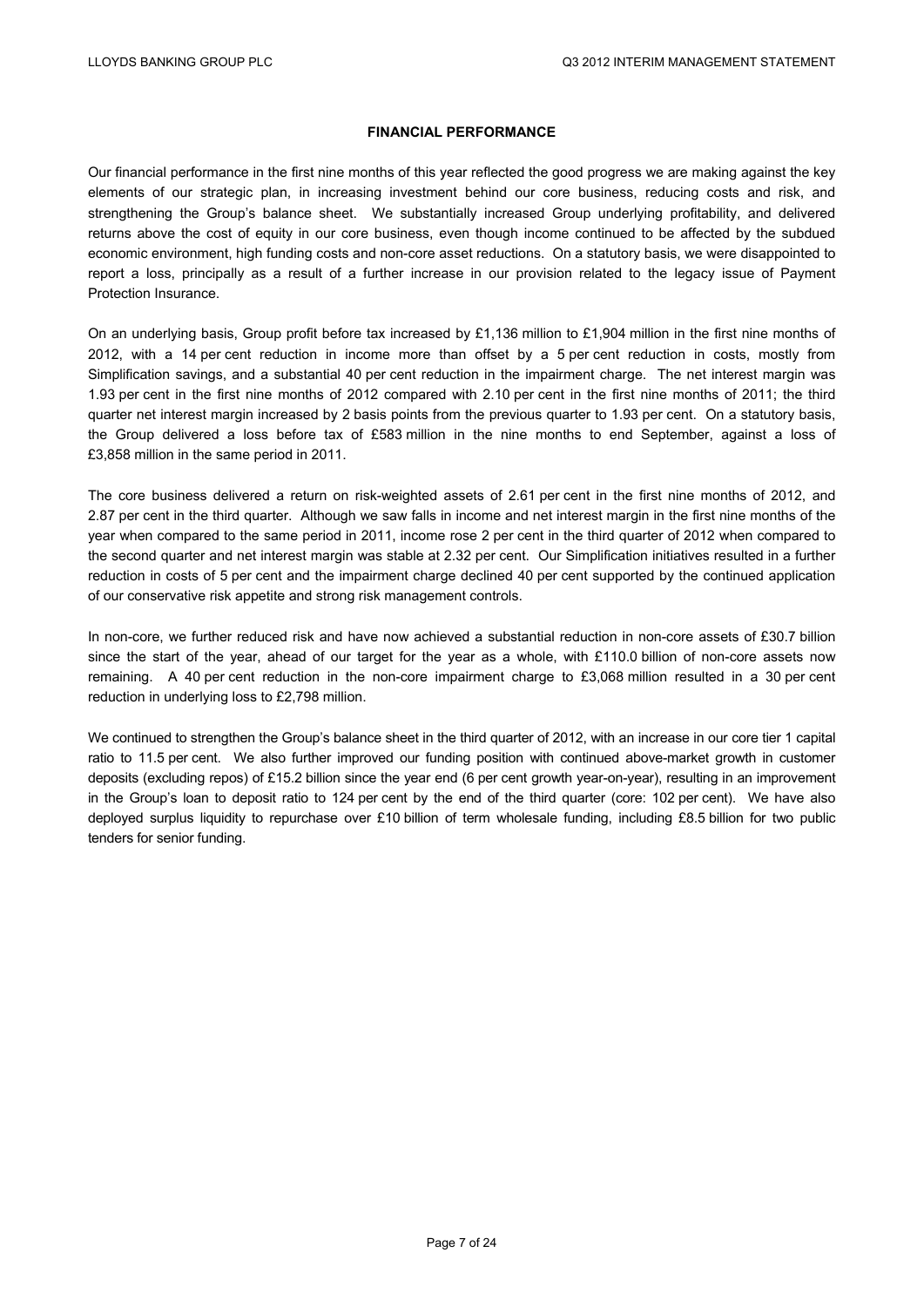#### **Total underlying income**

|                                  | Group       |          |               |             | Core        |           |
|----------------------------------|-------------|----------|---------------|-------------|-------------|-----------|
|                                  | <b>Nine</b> | Nine     |               | <b>Nine</b> | <b>Nine</b> |           |
|                                  | months      | months   |               | months      | months      |           |
|                                  | ended       | ended    |               | ended       | ended       |           |
|                                  | 30 Sept     | 30 Sept  |               | 30 Sept     | 30 Sept     |           |
|                                  | 2012        | 2011     | <b>Change</b> | 2012        | 2011        | Change    |
|                                  | £m          | £m       | ℅             | £m          | £m          | ℅         |
| Net interest income              | 7,790       | 9,407    | (17)          | 7,422       | 8,297       | (11)      |
| Other income                     | 6,376       | 6,933    | (8)           | 5,850       | 6,215       | (6)       |
| Insurance claims                 | (335)       | (285)    | (18)          | (335)       | (285)       | (18)      |
| <b>Total underlying income</b>   | 13,831      | 16,055   | (14)          | 12,937      | 14,227      | (9)       |
| Banking net interest margin      | 1.93%       | 2.10%    | (17)bp        | 2.32%       | 2.45%       | (13)bp    |
| Average interest-earning banking |             |          |               |             |             |           |
| assets                           | £547.8bn    | £591.4bn | (7)           | £424.6bn    | £440.5bn    | (4)       |
| Loan to deposit ratio            | 124%        | 140%     | (16)pp        | 102%        | 112%        | $(10)$ pp |

Total underlying income of £13,831 million in the first nine months of 2012 fell 14 per cent when compared to the same period in 2011, as a result of the effects of the subdued economic environment, higher funding costs and non-core asset reductions. Third quarter total income of £4,585 million was slightly ahead when compared with the second quarter of the year, principally reflecting a 2 basis point increase in net interest margin, to 1.93 per cent, and some improvement in other income, mainly as a result of better Markets performance.

Group net interest income decreased by 17 per cent to £7,790 million compared to the first nine months of 2011. This reduction partly reflects the decrease of 7 per cent in average interest-earning banking assets, as a result of continued subdued demand for our products and repayment by customers of existing facilities given the economic environment, together with non-core asset reductions. It also reflects the reduction in banking net interest margin of 17 basis points to 1.93 per cent, driven by the effects of the increase in wholesale funding costs in 2011 and in the first half of 2012 and competitive deposit markets. These effects were partly mitigated by the benefits of repricing certain lending portfolios and an improved funding mix.

Group other income decreased by 8 per cent compared with the first nine months of 2011 to £6,376 million, with nonlending income falling given subdued demand for new business and further non-core asset reductions. In addition, returns in the Insurance business and the level of income from fund management also continue to be affected by the subdued economic environment. Insurance claims increased 18 per cent, principally reflecting property claims in our General Insurance business as a result of adverse weather events.

The fall in core net interest income of 11 per cent principally reflected the 4 per cent decrease in average interest-earning banking assets, as a result of customer deleveraging and subdued new lending demand, and the 13 basis point decrease in net interest margin driven by the same factors as in the Group as a whole. Core margins and volumes in the third quarter showed a stabilising trend, with net interest margin at 2.32 per cent flat compared to the first and second quarters of 2012, and core customer loans and advances decreasing by 1 per cent to £426.0 billion since June 2012.

Core other income fell 6 per cent reflecting, as in the Group as a whole, the effects of the economy on customer demand, returns in the Insurance business and the level of income from fund management, partly offset by the benefits of our strategic investment in selected product areas.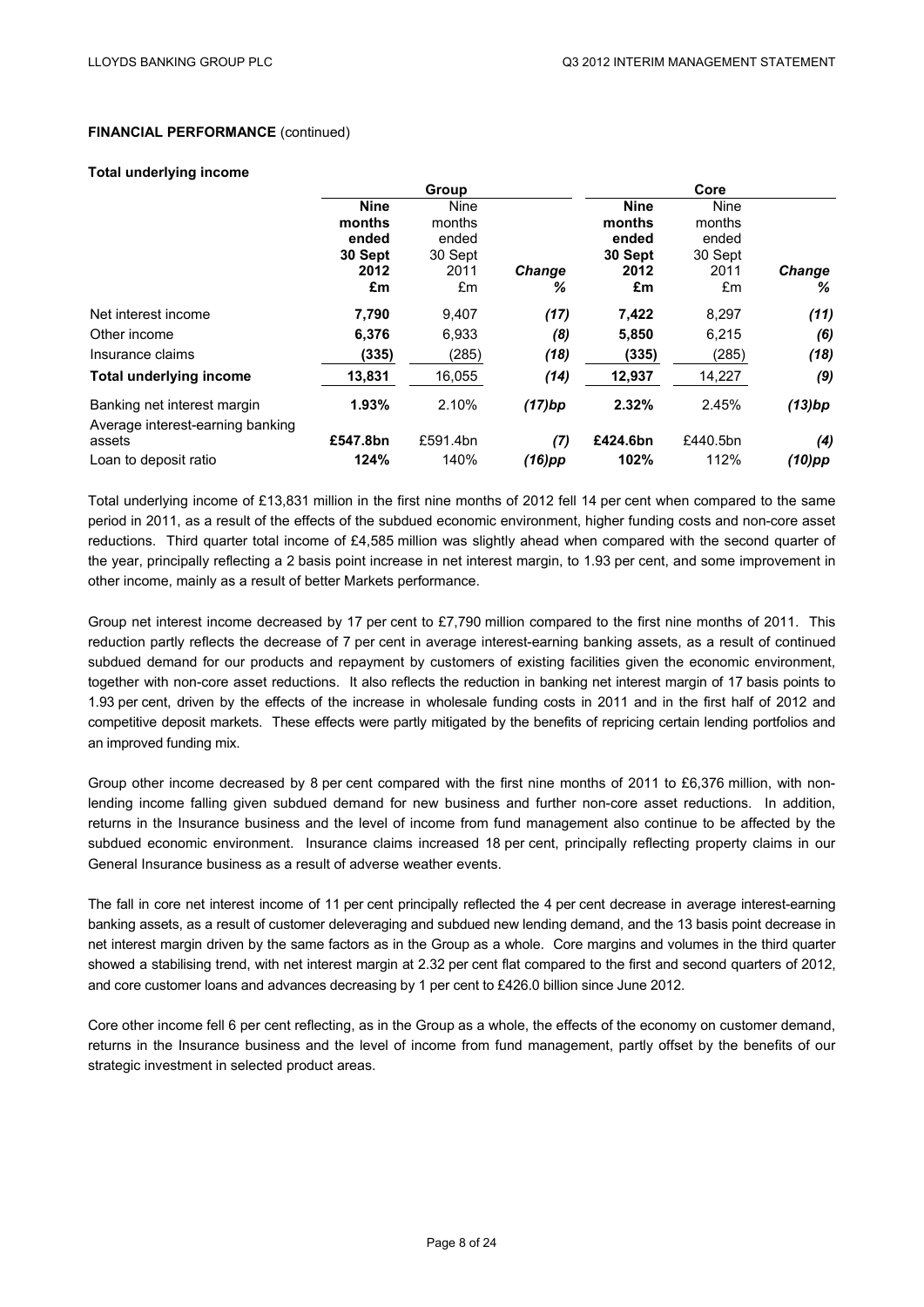#### **Total costs**

|                                        | <b>Nine</b> | Nine    |            |
|----------------------------------------|-------------|---------|------------|
|                                        | months      | months  |            |
|                                        | ended       | ended   |            |
|                                        | 30 Sept     | 30 Sept |            |
|                                        | 2012        | 2011    | Change     |
|                                        | £m          | £m      | %          |
| Core                                   | 6,884       | 7,226   | 5          |
| Non-core                               | 624         | 683     | 9          |
| <b>Total costs</b>                     | 7,508       | 7,909   | $\sqrt{5}$ |
| Simplification savings annual run-rate | 660         |         |            |

Total costs of £7,508 million decreased by 5 per cent compared to the first nine months of 2011 with a 5 per cent reduction in core costs, which is after further investment in the core business and a 9 per cent reduction in the non-core business. These cost reductions were primarily driven by Simplification related savings and the further elimination of certain support costs in the non-core portfolios.

As at 30 September 2012, we had realised annual run-rate cost savings of £660 million from our programme to simplify the Group, an increase of £418 million since 31 December 2011 and £148 million since 30 June 2012, with the programme having contributed cost savings of £483 million in the nine months to 30 September 2012.

The Simplification programme continues to make good progress, both on initiatives with a shorter timescale and on mobilising and commencing build on longer-term projects. Our primary focus continues to be on simplifying our key customer processes, enabling us to improve service while reducing costs. Over the last quarter key examples include the national rollout of our streamlined lending process to Commercial customers and the provision of mobile technology to front line mortgage survey and valuation colleagues.

While introducing these changes, we have continued our internal reorganisation through the reduction of management layers, optimisation of our IT delivery model, and consolidation of our back office operations into a reduced number of scale efficient centres of excellence.

We remain confident of achieving our increased targets of £1.7 billion of savings in 2014 and £1.9 billion of annual runrate cost savings by the end of 2014.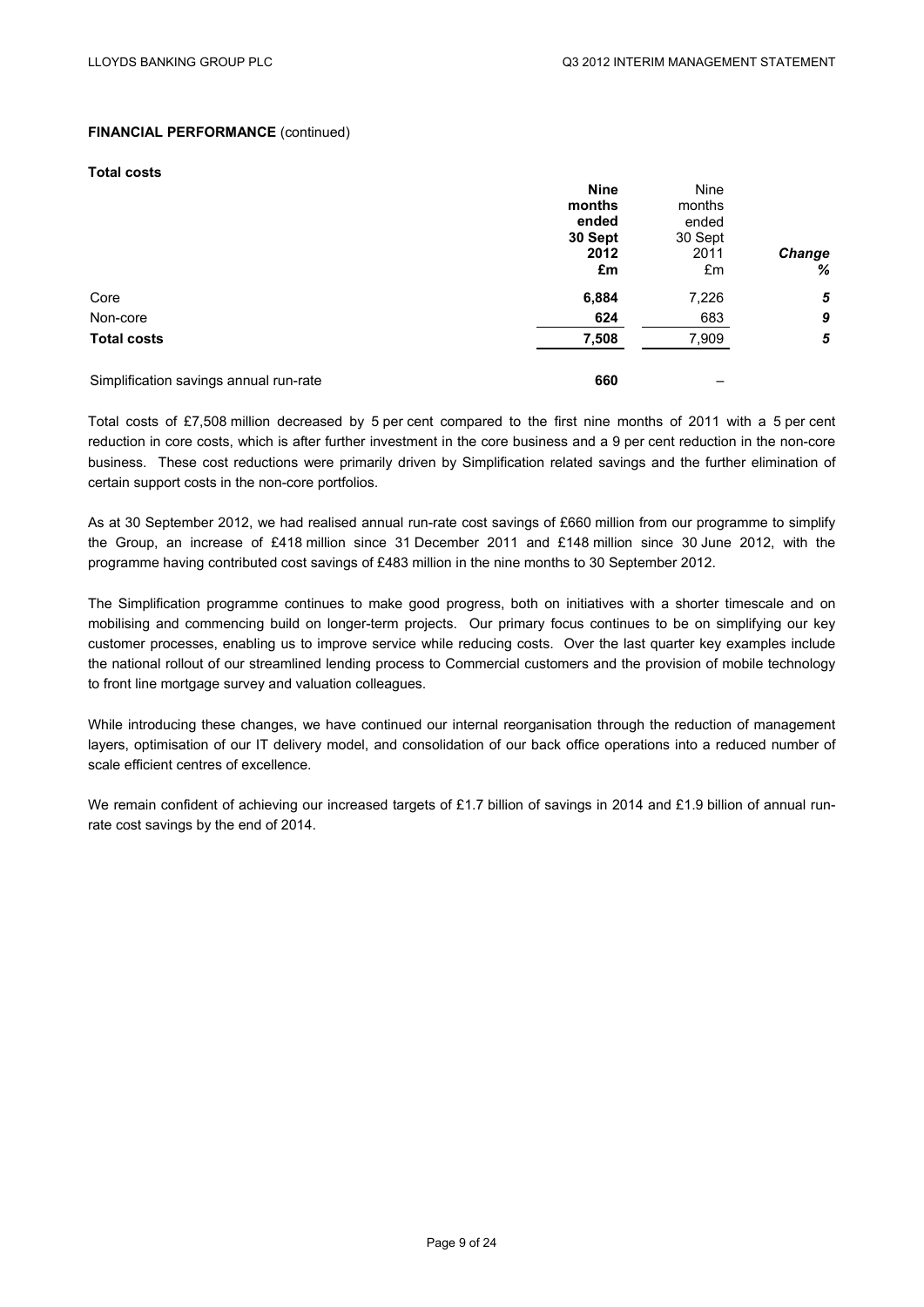#### **Impairment**

|                         |             |                   |               | Impairment (annualised)    |         |
|-------------------------|-------------|-------------------|---------------|----------------------------|---------|
|                         |             | Impairment charge |               | as a % of average advances |         |
|                         | <b>Nine</b> | Nine              |               | <b>Nine</b>                | Nine    |
|                         | months      | months            |               | months                     | months  |
|                         | ended       | ended             |               | ended                      | ended   |
|                         | 30 Sept     | 30 Sept           |               | 30 Sept                    | 30 Sept |
|                         | 2012        | 2011              | <b>Change</b> | 2012                       | 2011    |
|                         | £m          | £m                | %             | %                          | %       |
| Core                    | 1,351       | 2,247             | 40            | 0.41                       | 0.66    |
| Non-core                | 3,068       | 5,131             | 40            | 3.25                       | 4.48    |
| <b>Total impairment</b> | 4,419       | 7,378             | 40            | 1.04                       | 1.61    |

Overall, the Group continued to see reductions in the impairment charge in the first nine months of 2012. The impairment charge of £4,419 million in this period was 40 per cent lower than the £7,378 million charge in the first nine months of 2011, driven by improvements across all divisions, but primarily as a result of further improvements in Retail and lower impairment charges in the Group's Irish and Australasian portfolios.

The reduction in the impairment charge was supported by the continued application of our conservative credit risk appetite, strong risk management controls and de-risking of our portfolios resulting in an improved portfolio overall and good new business quality. The portfolio has benefited from continued low interest rates, and broadly stable UK residential property prices, partly offset by a subdued UK economy, high unemployment and a weak commercial real estate market.

The core impairment charge of £1,351 million was £896 million, or 40 per cent, lower compared to the charge in the first nine months of 2011, primarily as a result of further improvements in Retail. The reduction in Retail was mainly a result of reductions in the unsecured charge given lower entries to arrears and lower balances in unsecured collections, with the secured portfolio also seeing a lower charge as a result of a fall in impaired balances. Within Wholesale, there were specific large core impairments in the first nine months of 2011 which have not been repeated in the first nine months of 2012. The core impairment charge as a percentage of average advances decreased to 0.41 per cent, and remains below our long-term target for the Group as a whole.

The non-core impairment charge of £3,068 million was £2,063 million, or 40 per cent lower, driven by a material reduction in the non-core Wholesale, Irish and Australasian charges.

Non-core loans and advances to customers generated 76 per cent of the Group's impaired loans reflecting their higher risk profile, and had a coverage ratio of 52 per cent at 30 September 2012 (31 December 2011: 48 per cent).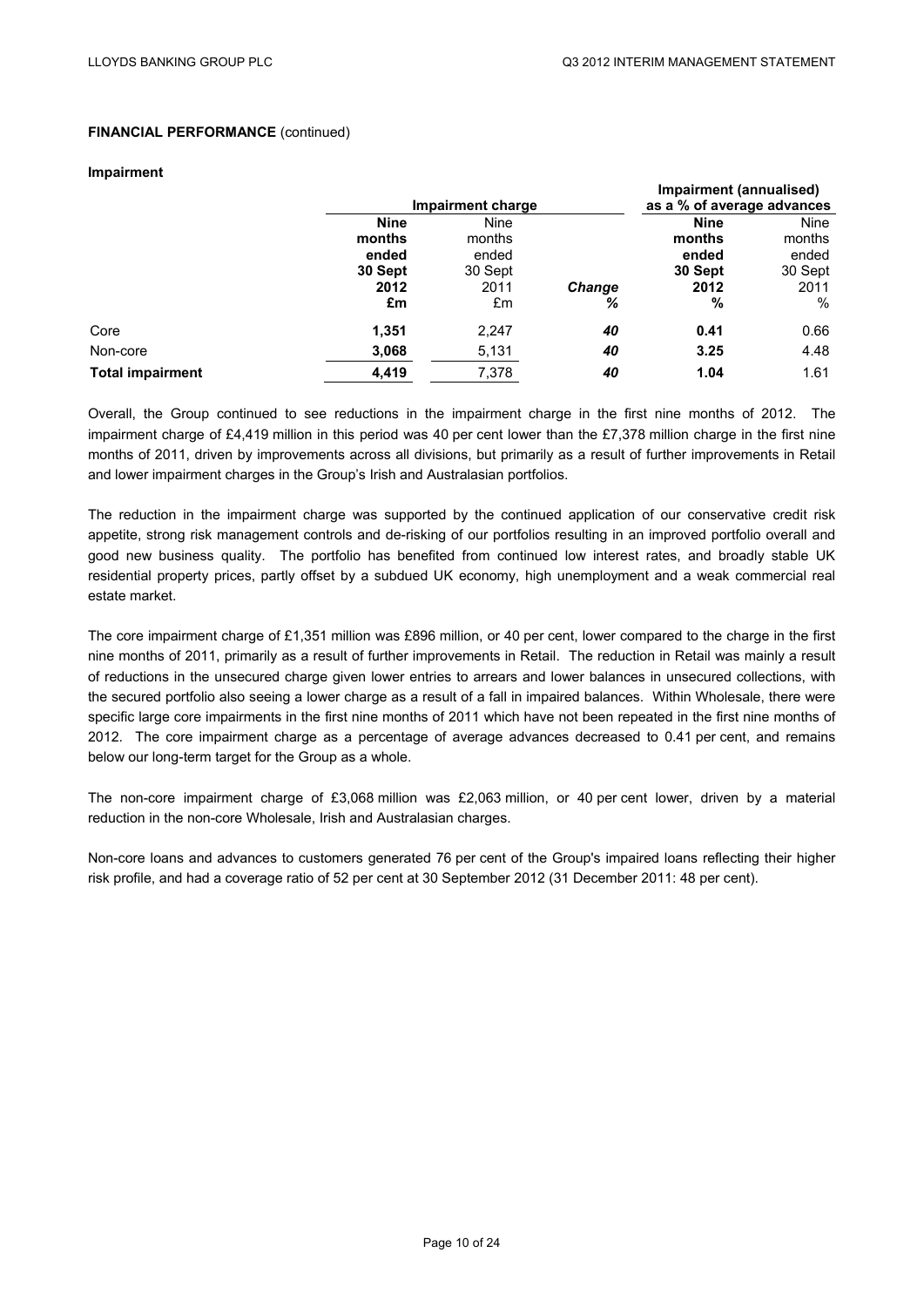#### **Management profit**

|                          | <b>Nine</b> | <b>Nine</b> |
|--------------------------|-------------|-------------|
|                          | months      | months      |
|                          | ended       | ended       |
|                          | 30 Sept     | 30 Sept     |
|                          | 2012        | 2011        |
|                          | £m          | £m          |
| <b>Underlying profit</b> | 1,904       | 768         |
| Asset sales <sup>1</sup> | 1,299       | 76          |
| Liability management     | (207)       |             |
| Own debt volatility      | (341)       | 409         |
| Other volatile items     | (618)       | (619)       |
| Fair value unwind        | 212         | 1,114       |
| <b>Management profit</b> | 2,249       | 1,748       |

<sup>1</sup> Net of associated fair value unwind of £634 million (30 September 2011: £650 million).

The Group's management profit has been affected by our active management of the balance sheet position in response to the low interest rate environment and the reduction in wholesale funding spreads seen in the period.

The profit from asset sales of £1,299 million primarily relates to £1,326 million gains from sales of Government securities, where the Group has taken the opportunity afforded by the continuing low interest rate environment to rebalance and reduce the level of holdings. Also included are losses from asset disposals of £661 million, principally relating to the rundown of the non-core portfolios, partially offset by fair value unwind of £634 million. The profit from asset sales was partly offset by charges relating to liability management exercises and own debt volatility.

Liability management losses of £207 million arose on transactions undertaken as part of the Group's management of wholesale funding and capital. These comprise a loss of £375 million in the third quarter resulting from debt repurchases and a gain of £168 million relating to the exchange of certain capital securities for other subordinated debt instruments in the first quarter. There were no such gains or losses in the first nine months of 2011.

Own debt volatility principally includes the change in fair value of the small proportion of the Group's wholesale funding which was designated at fair value at inception and a change in the fair value of the equity conversion feature of the Group's Enhanced Capital Notes.

Other volatile items includes the change in fair value of interest rate derivatives and foreign exchange hedges in the banking book not mitigated through hedge accounting and valuation adjustments relating to customer derivative balances. The loss reflected market conditions that have resulted in substantial changes in interest and foreign exchange rates in the period.

Management profit also includes a gain of £212 million relating to an unwind of acquisition-related fair value adjustments (first nine months of 2011: £1,114 million). The unwind of fair value relating to assets disposed in the period is included in the asset sales line.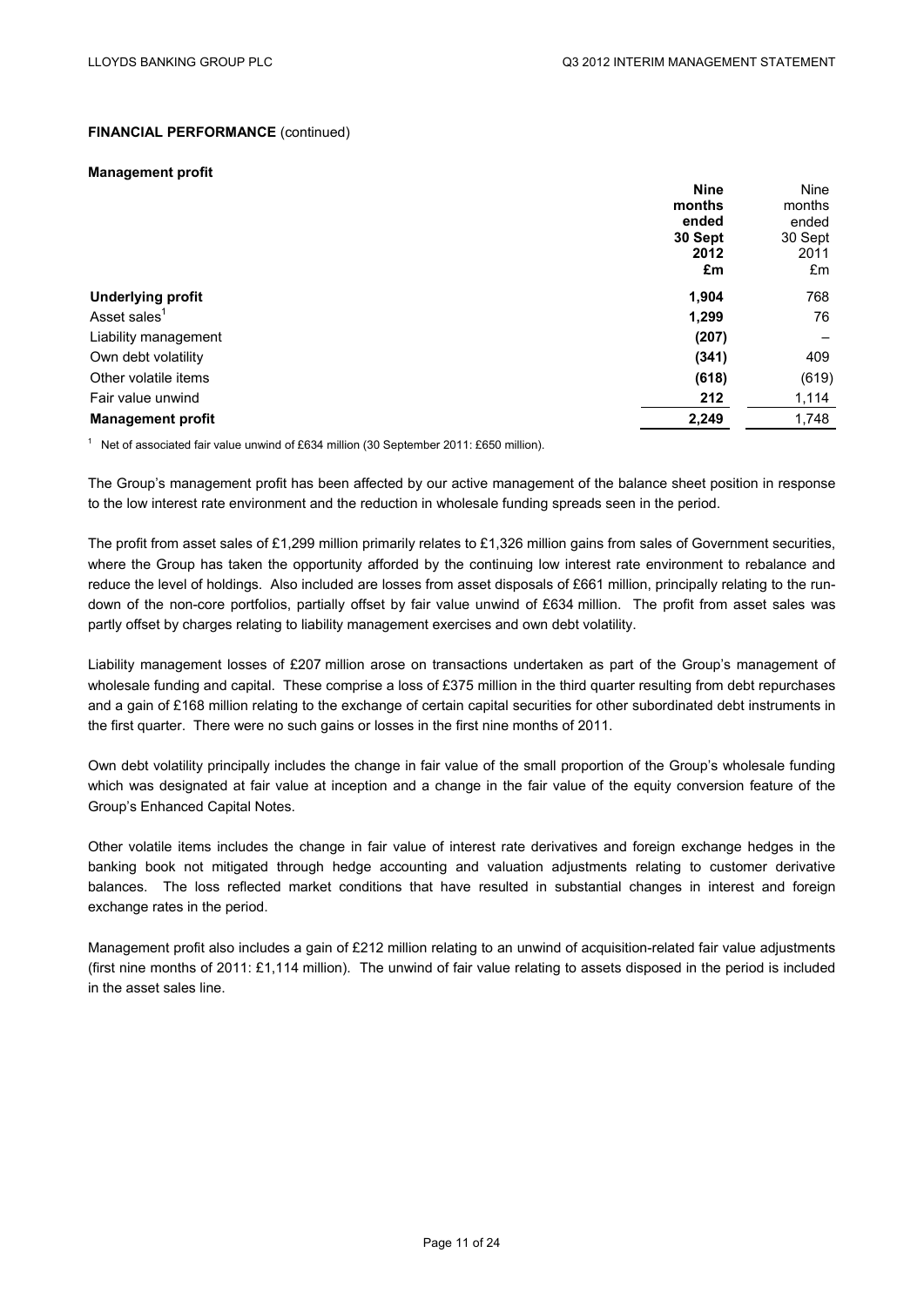#### **Statutory profit**

|                                                                                  | <b>Nine</b> | Nine    |
|----------------------------------------------------------------------------------|-------------|---------|
|                                                                                  | months      | months  |
|                                                                                  | ended       | ended   |
|                                                                                  | 30 Sept     | 30 Sept |
|                                                                                  | 2012        | 2011    |
|                                                                                  | £m          | £m      |
| <b>Management profit</b>                                                         | 2,249       | 1,748   |
| Volatility arising in insurance businesses                                       | 236         | (737)   |
| Simplification, EC mandated retail business disposal costs and integration costs | (731)       | (1,066) |
| Payment protection insurance provision                                           | (2,075)     | (3,200) |
| Past service pensions credit                                                     | 250         |         |
| Amortisation of purchased intangibles                                            | (362)       | (428)   |
| Provision in relation to German insurance business litigation                    | (150)       | (175)   |
| Loss before tax - statutory                                                      | (583)       | (3,858) |
| Taxation                                                                         | (419)       | 1,079   |
| Loss for the period                                                              | (1,002)     | (2,779) |
| Loss per share                                                                   | (1.5)p      | (4.1)p  |

#### *Volatility arising in insurance businesses*

The positive insurance volatility during the period ended 30 September 2012 primarily reflects the benefits of an increase in equity market values and a reduction in the assumed long-term level of market implied inflation.

#### *Simplification, EC mandated retail business disposal costs and integration costs*

The costs of the Simplification programme were £332 million in the first nine months of 2012. These costs related to severance, IT and business costs of implementation. 4,796 full time equivalent role reductions were achieved in the first nine months of 2012 taking the total to over 6,400 since the start of the programme. Costs relating to the EC mandated business (Verde) disposal in the first nine months of 2012 were £399 million and from inception to date total £611 million (costs in the first nine months of 2011: £90 million).

#### *Provision relating to legacy Payment Protection Insurance business (PPI)*

As described within the Group Chief Executive's overview the volume of complaints received in relation to legacy PPI business during the third quarter declined when compared to the previous quarter. However, it remained above the level which we anticipated at the time of our half-year results and as a result the Group has increased its provision for expected PPI costs by £1 billion in the third quarter, bringing the expected cost of contact and redress, including administration expenses to £5.3 billion.

#### *Provision in relation to German insurance business litigation*

As previously disclosed in the 2012 half-year results news release, Clerical Medical Investment Group Limited (CMIG) has received a number of claims in the German courts relating to policies issued by CMIG but sold by independent intermediaries in Germany. Following decisions from the Federal Court of Justice in Germany in July 2012, the Group now considers it prudent to recognise a further provision of £150 million with respect to this litigation, increasing the total provision to £325 million.

#### *Taxation*

The tax charge for the first nine months of 2012 was £419 million. This represents a greater tax burden than the charge implied by the UK statutory rate. This is primarily due to the effect of changes in UK tax law relating to the life insurance tax regime changes which will be effective from 1 January 2013 and the reduction in the rate of UK corporation tax to 23 per cent from 1 April 2013, both of which affect the carrying value of the Group's deferred tax asset.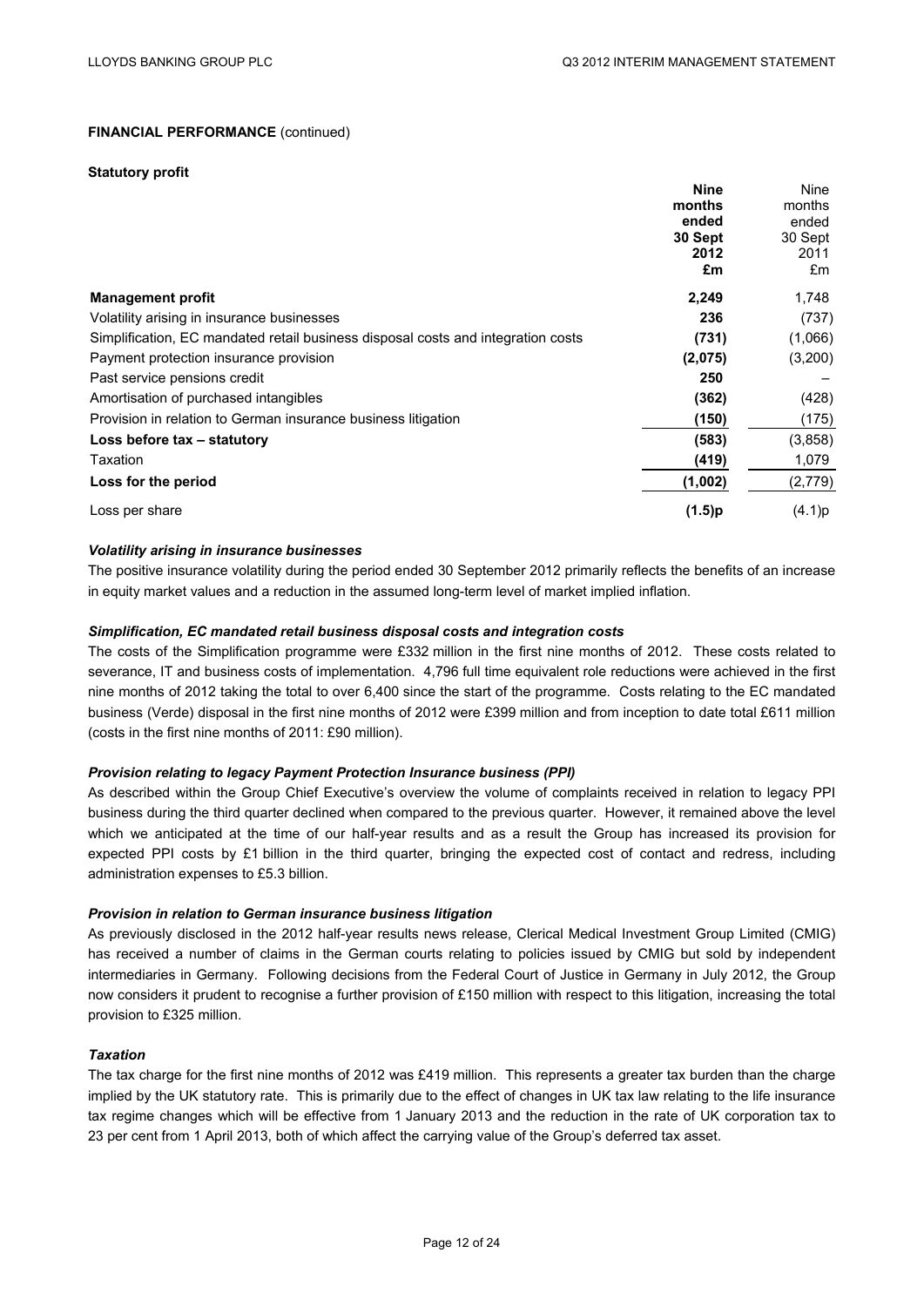#### **Balance sheet**

#### *Improved capital ratios and further progress on balance sheet reduction*

We have a strong capital position and are confident that we will meet future regulatory capital requirements. Our core tier 1 capital ratio increased to 11.5 per cent at the end of September 2012 from 10.8 per cent at the end of December 2011, principally driven by a reduction in risk-weighted assets of £28.8 billion and management profit of £2,249 million. These effects were partly offset by statutory items and tax of £3,251 million. On an estimated Basel 3 fully loaded basis our core tier 1 capital ratio would have been 7.7 per cent at 30 September 2012. The successful resolution of open items such as the treatment of insurance, recognition of defaults, CVAs and SMEs could represent significant upside potential to this estimated ratio. The total capital ratio improved to 16.6 per cent from 15.6 per cent at 31 December 2011.

|                               | As at<br>30 Sept<br>2012<br>£bn | As at<br>31 Dec<br>2011<br>£bn | <b>Change</b><br>% | As at<br>30 June<br>2012<br>£bn |
|-------------------------------|---------------------------------|--------------------------------|--------------------|---------------------------------|
| Funded assets                 | 543.3                           | 587.7                          | (8)                | 555.8                           |
| Risk-weighted assets          | 323.5                           | 352.3                          | (8)                | 332.5                           |
| Non-core assets               | 110.0                           | 140.7                          | (22)               | 117.5                           |
| Non-core risk-weighted assets | 84.6                            | 108.8                          | (22)               | 93.4                            |
| Core tier 1 capital ratio     | 11.5%                           | 10.8%                          | $0.7$ pp           | 11.3%                           |
| Tier 1 capital ratio          | 13.3%                           | 12.5%                          | $0.8$ pp           | 13.0%                           |
| Total capital ratio           | 16.6%                           | 15.6%                          | 1.0pp              | 16.6%                           |

Total Group funded assets decreased to £543.3 billion, primarily driven by the reduction in our non-core asset portfolio.

Risk-weighted assets reduced by 8 per cent, driven by the reduction in our non-core asset portfolio, subdued demand for new lending, and continued improvements to the overall quality of our portfolios. These effects were partially offset by the application of revised regulatory rules relating to the Group's private equity (including venture capital) investments which are now risk-weighted rather than being deducted from total capital. The removal of this deduction from total capital contributes to the improvement in the total capital ratio over the last nine months.

In the first nine months of 2012, we achieved a substantial reduction in the non-core portfolio of £30.7 billion, resulting in the remaining portfolio at 30 September 2012 amounting to £110.0 billion. This included reductions of £11.5 billion in treasury assets, £4.1 billion in UK commercial real estate and £6.7 billion in International assets of which £3.0 billion was in Ireland and £1.6 billion in Australasia. The non-core reduction continues to be managed in a capital efficient manner and we expect disposals in the 2012 full year to be capital accretive. We expect capital accretion from non-core to be at a lower level for the full year than in the first nine months of the year.

The 22 per cent fall in non-core risk-weighted assets in the first nine months of 2012 is in line with the 22 per cent reduction in non-core assets achieved and reflects the substantial decrease in risk we have achieved over this period.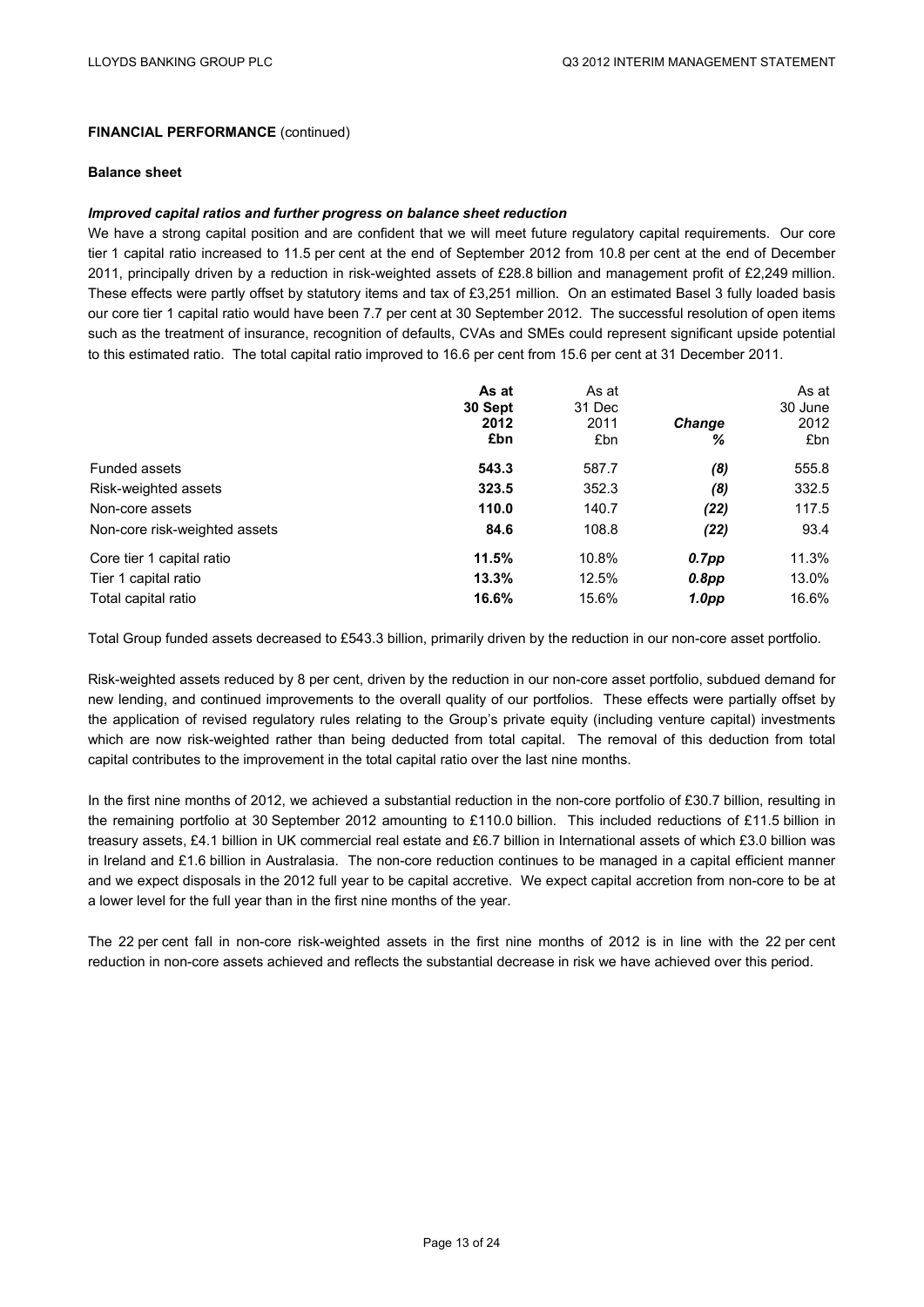#### *Continued above-market growth in customer deposits; surplus liquidity deployed to repurchase term funding*

We have delivered further above-market growth in customer deposits (excluding repos) in the period, reflecting good growth in both our Retail, and Wealth, Asset Finance and International divisions. Customer deposits (excluding repos) have grown by 4 per cent since 31 December 2011 and by 6 per cent over the last 12 months, around double the market rate.

|                                                | As at<br>30 Sept<br>2012 | As at<br>31 Dec<br>2011 | <b>Change</b><br>℅ | As at<br>30 June<br>2012 |
|------------------------------------------------|--------------------------|-------------------------|--------------------|--------------------------|
| Customer deposits <sup>1</sup>                 | £421.1bn                 | £405.9bn                | 4                  | £419.1bn                 |
| Wholesale funding                              | £186.2bn                 | £251.2bn                | (26)               | £213.8bn                 |
| Wholesale funding <1 year maturity             | £61.6bn                  | £113.3bn                | (46)               | £73.3bn                  |
| Of which money market funding <1 year maturity | £36.2bn                  | £69.1bn                 | (48)               | £44.4bn                  |
| Loan to deposit ratio $2$                      | 124%                     | 135%                    | $(11)$ pp          | 126%                     |
| Core loan to deposit ratio <sup>2</sup>        | 102%                     | 109%                    | $(7)$ pp           | 103%                     |
| <b>Credit Guarantee Scheme</b>                 | £2.9bn                   | £23.5bn                 | (88)               | £4.9 <sub>bn</sub>       |
| Wholesale funding >1 year maturity             | 67%                      | 55%                     | 12pp               | 66%                      |
| Primary liquid assets                          | £95.1bn                  | £94.8bn                 |                    | £105.0bn                 |
| Secondary liquidity                            | £115.5bn                 | £107.4bn                | 8                  | £109.9bn                 |

<sup>1</sup> Excluding repos of £4.8 billion (30 June 2012: £4.1 billion, 31 December 2011: £8.0 billion).

<sup>2</sup> Excluding repos and reverse repos.

By the end of September, the Group loan to deposit ratio, excluding repos and reverse repos, had improved to 124 per cent. The core loan to deposit ratio also improved to 102 per cent from 109 per cent at 31 December 2011, close to our long-term target of 100 per cent for the core, which we continue to expect to reach in the first quarter of 2013, at the same time as achieving a 120 per cent ratio in the Group.

Wholesale funding has fallen by 26 per cent since 31 December 2011 to £186.2 billion. The combination of customer deposit growth, the continuing non-core asset reduction programme, and the completion of the 2012 term wholesale funding programme (by the end of the April) allowed us to continue to reduce the Group's short-term money-market funding and further improve the maturity profile of wholesale funding. At 30 September 2012, 67 per cent of wholesale funding had a maturity date greater than one year, compared to 55 per cent at 31 December 2011.

The Group has now fully repaid all debt issued under the legacy Credit Guarantee Scheme, including the £2.9 billion outstanding at 30 September 2012.

In August the Group announced its support for the UK Government's Funding for Lending Scheme and confirmed its intention to participate in the scheme. The Funding for Lending Scheme represents a further source of cost effective secured term funding available to the Group. The initiative supports our customers and provides businesses with cheaper finance to invest and grow. We were the first bank to draw on the scheme in September 2012, drawing down £1 billion, and we expect to make additional drawings over the coming months.

The Group welcomed the announcements made at the Mansion House in June 2012. The combination of the Extended Collateral Term Repo facility, Funding for Lending and a broader definition of primary liquidity under FSA rules strengthens the liquidity position of the UK banking sector and provides a framework for an increased supply of credit to the UK economy.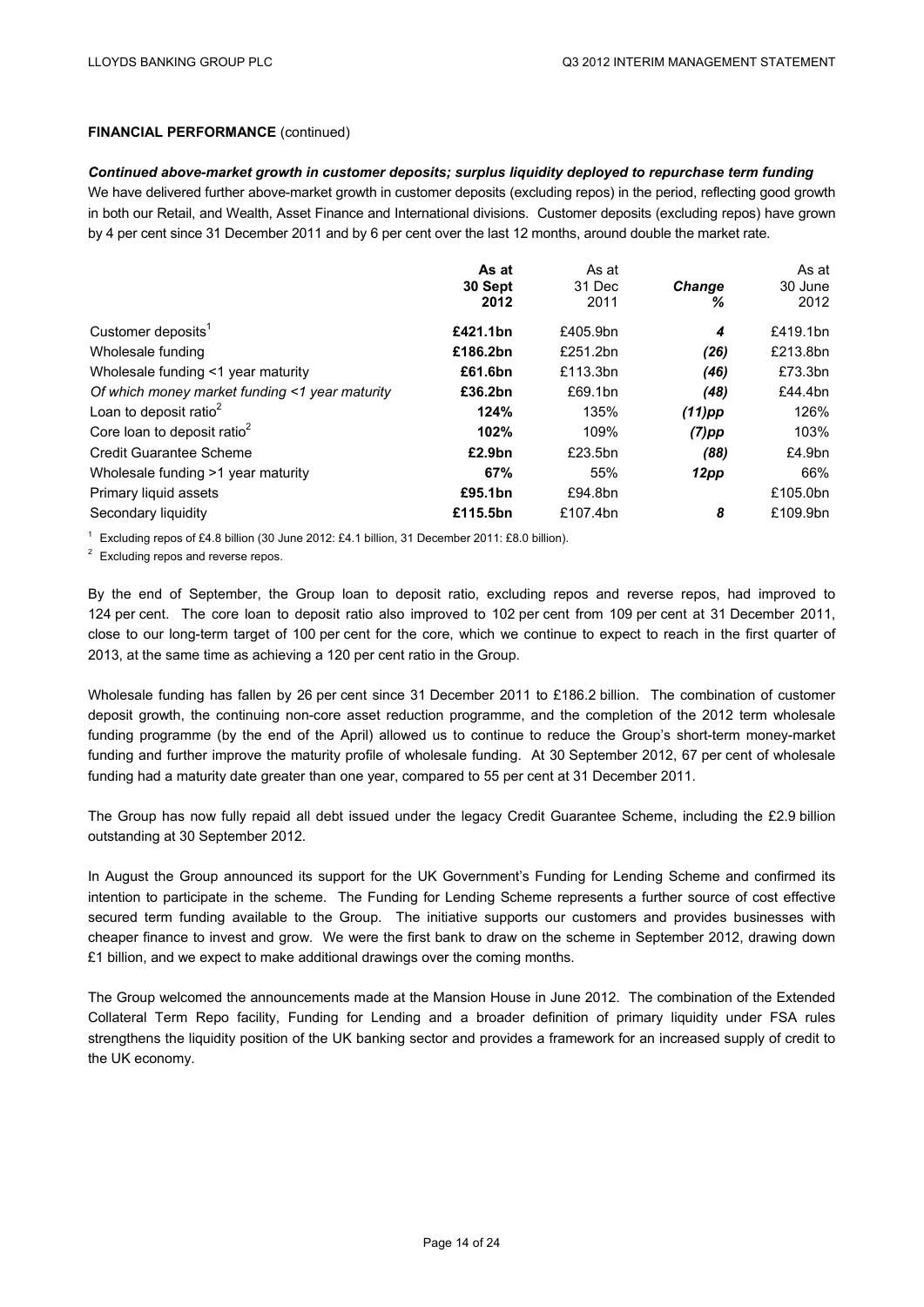Given the improvements we have made to the strength of our balance sheet, the Group now has significantly greater balance sheet flexibility, and we re-purchased over £10 billion of term wholesale funding in the third quarter, including £8.5 billion through two public tenders for senior funding in recent months. These tenders were undertaken to more effectively manage our overall wholesale funding profile and optimise our future interest expense. This was done whilst maintaining a prudent approach to liquidity.

The Group continues to maintain a strong liquidity position. Our primary liquid assets portfolio at the end of the third quarter totalled £95.1 billion. This represents approximately two and a half times our money market funding positions at the end of September 2012 and is approximately one and half times aggregate wholesale funding with a maturity of less than a year, thus providing a substantial buffer in the event of market dislocation.

In addition to its primary liquidity holdings, the Group has significant secondary liquidity holdings of £115.5 billion. These assets are eligible for use in open market operations and for liquidity facilities at a number of central banks which the Group considers for use as part of its liquidity management processes. Use of such facilities will be based on prudent liquidity management and economic considerations, having regard for external market conditions.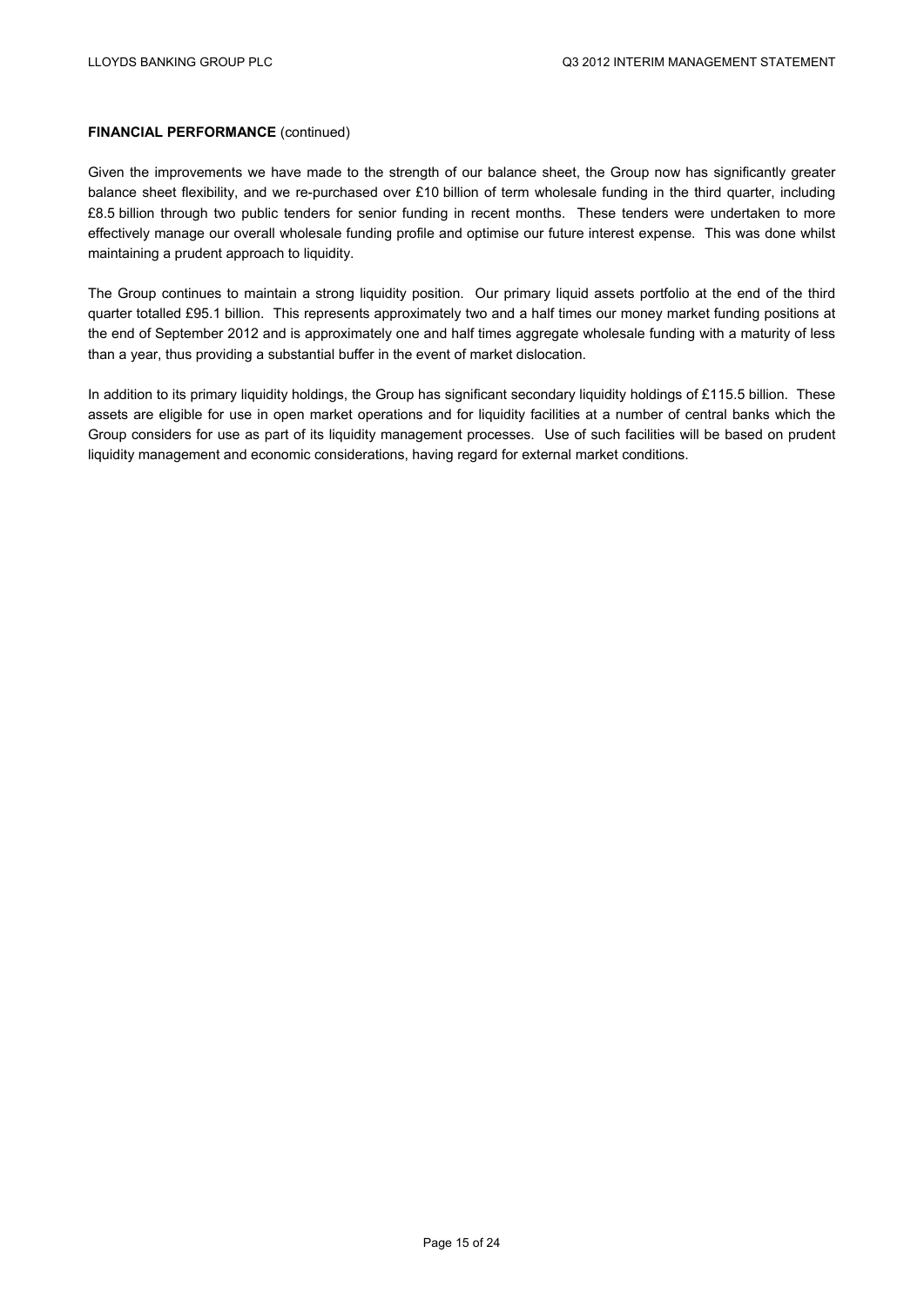## **STATUTORY CONSOLIDATED INCOME STATEMENT (UNAUDITED)**

|                                                  | <b>Nine</b>     | Nine            |
|--------------------------------------------------|-----------------|-----------------|
|                                                  | months          | months          |
|                                                  | ended           | ended           |
|                                                  | 30 Sept<br>2012 | 30 Sept<br>2011 |
|                                                  | £ million       | £ million       |
| Interest and similar income                      | 17,911          | 20,308          |
| Interest and similar expense                     | (11, 320)       | (10, 375)       |
| Net interest income <sup>1</sup>                 | 6,591           | 9,933           |
| Fee and commission income                        | 3,596           | 3,749           |
| Fee and commission expense                       | (1,084)         | (1, 116)        |
| Net fee and commission income <sup>2</sup>       | 2,512           | 2,633           |
| Net trading income <sup>1</sup>                  | 9,856           | (5, 732)        |
| Insurance premium income                         | 6,215           | 6,187           |
| Other operating income <sup>3</sup>              | 2,529           | 1,724           |
| <b>Other income</b>                              | 21,112          | 4,812           |
| <b>Total income</b>                              | 27,703          | 14,745          |
| Insurance claims <sup>1,2</sup>                  | (13, 801)       | 386             |
| Total income, net of insurance claims            | 13,902          | 15,131          |
| Payment protection insurance provision           | (2,075)         | (3,200)         |
| Other operating expenses                         | (8, 632)        | (9, 772)        |
| <b>Total operating expenses</b>                  | (10, 707)       | (12, 972)       |
| <b>Trading surplus</b>                           | 3,195           | 2,159           |
| Impairment                                       | (3,778)         | (6,017)         |
| Loss before tax                                  | (583)           | (3,858)         |
| Taxation                                         | (419)           | 1,079           |
| Loss for the period                              | (1,002)         | (2,779)         |
| Profit attributable to non-controlling interests | 51              | 45              |
| Loss attributable to equity shareholders         | (1, 053)        | (2,824)         |
| Loss for the period                              | (1,002)         | (2,779)         |
| Basic loss per share                             | (1.5)p          | (4.1)p          |
| Diluted loss per share                           | (1.5)p          | (4.1)p          |

 $<sup>1</sup>$  The Group's income statement includes substantial amounts of income and expenditure attributable to the policyholders of the Group's long-</sup> term assurance funds, which are consolidated in order to meet the requirements of accounting standards. These amounts are volatile and can cause significant variations in total income and insurance claims.

 $2$  The Group had previously included annual management charges on non-participating investment contracts within insurance claims; during the last quarter of 2011, in light of developing industry practice, the Group changed its treatment and these amounts (nine months to 30 September 2012: £496 million; nine months to 30 September 2011: £457 million) are now included within net fee and commission income.

<sup>3</sup> As the Group's share of results of joint ventures and associates is no longer significant, this is now included within other operating income and the related asset reported within other assets; comparatives have been re-presented on a consistent basis.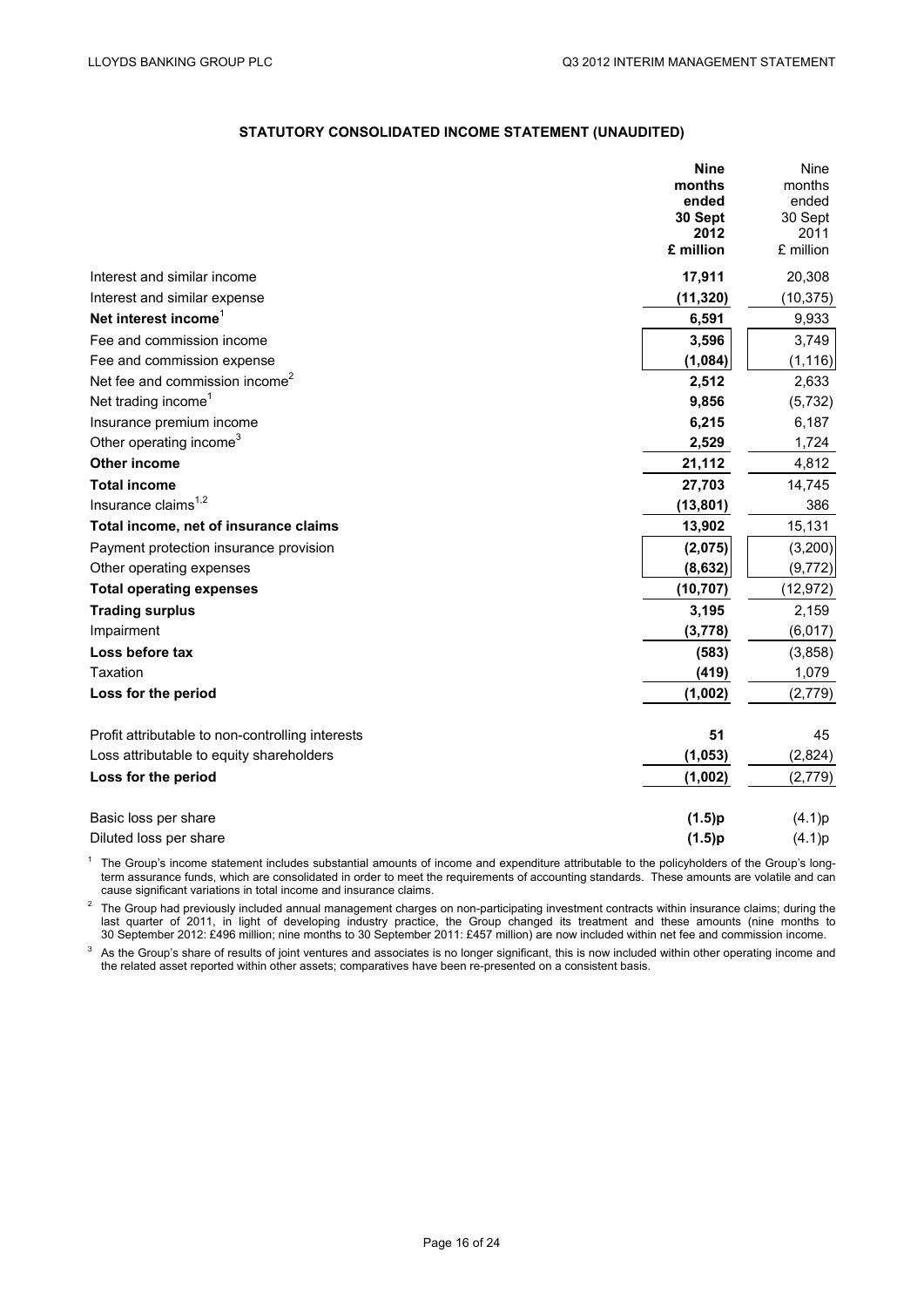# **SUMMARY CONSOLIDATED BALANCE SHEET (UNAUDITED)**

|                                                                              | As at     | As at     |
|------------------------------------------------------------------------------|-----------|-----------|
|                                                                              | 30 Sept   | 31 Dec    |
|                                                                              | 2012      | 2011      |
|                                                                              | £ million | £ million |
| <b>Assets</b>                                                                |           |           |
| Cash and balances at central banks                                           | 81,478    | 60,722    |
| Trading and other financial assets at fair value through profit or loss      | 147,031   | 139,510   |
| Derivative financial instruments                                             | 61,490    | 66,013    |
| Loans and receivables:                                                       |           |           |
| Loans and advances to customers                                              | 525,875   | 565,638   |
| Loans and advances to banks                                                  | 31,187    | 32,606    |
| Debt securities                                                              | 5,888     | 12,470    |
|                                                                              | 562,950   | 610,714   |
| Available-for-sale financial assets                                          | 28,339    | 37,406    |
| Held-to-maturity investments                                                 | 10,746    | 8,098     |
| Other assets                                                                 | 54,170    | 48,083    |
| <b>Total assets</b>                                                          | 946,204   | 970,546   |
| Liabilities                                                                  |           |           |
| Deposits from banks                                                          | 43,387    | 39,810    |
| Customer deposits                                                            | 425,906   | 413,906   |
| Trading and other financial liabilities at fair value through profit or loss | 35,220    | 24,955    |
| Derivative financial instruments                                             | 53,639    | 58,212    |
| Debt securities in issue                                                     | 130,244   | 185,059   |
| Liabilities arising from insurance and investment contracts                  | 135,413   | 128,927   |
| Subordinated liabilities                                                     | 34,541    | 35,089    |
| Other liabilities                                                            | 41,921    | 37,994    |
| <b>Total liabilities</b>                                                     | 900,271   | 923,952   |
| <b>Total equity</b>                                                          | 45,933    | 46,594    |
|                                                                              |           |           |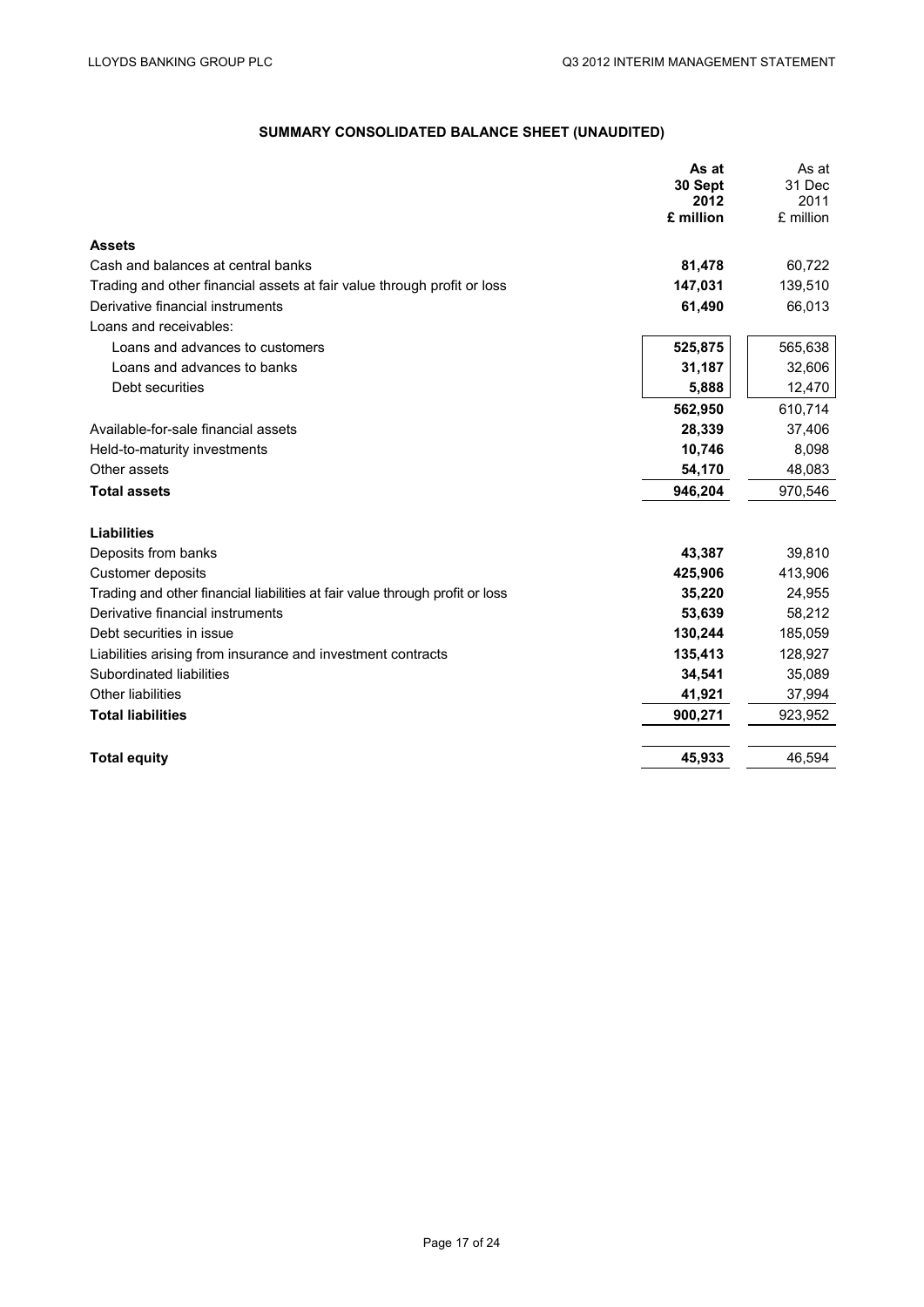# **APPENDIX 1**

#### **KEY METRICS**

|                                                    | <b>Nine</b>    | <b>Nine</b>    |               |
|----------------------------------------------------|----------------|----------------|---------------|
|                                                    | months         | months         |               |
|                                                    | ended          | ended          |               |
|                                                    | 30 Sept        | 30 Sept        | <b>Change</b> |
| Income statement                                   | 2012           | 2011           | ℅             |
| <b>Management basis</b>                            |                |                |               |
| Impairment                                         | £ $(4, 419)$ m | £ $(7,378)$ m  | 40            |
| Underlying profit                                  | £1,904m        | £768m          |               |
| Management profit                                  | £2,249m        | £1,748m        | 29            |
| Banking net interest margin                        | 1.93%          | 2.10%          | (17)bp        |
| Average interest-earning banking assets            | £547.8bn       | £591.4bn       | (7)           |
| Impairment as a % of average advances <sup>1</sup> | 1.04%          | 1.61%          | (57)bp        |
| Return on risk-weighted assets <sup>2</sup>        | 0.75%          | 0.26%          | 49bp          |
| Management basis - core                            |                |                |               |
| Impairment                                         | £ $(1, 351)$ m | £ $(2, 247)$ m | 40            |
| Underlying profit                                  | £4,702m        | £4,754m        | (1)           |
| Management profit                                  | £4,437m        | £4,375m        | 1             |
| Banking net interest margin                        | 2.32%          | 2.45%          | (13)bp        |
| Average interest-earning banking assets            | £424.6bn       | £440.5bn       | (4)           |
| Impairment as a % of average advances <sup>1</sup> | 0.41%          | 0.66%          | (25)bp        |
| Return on risk-weighted assets <sup>2</sup>        | 2.61%          | 2.48%          | 13bp          |
| <b>Statutory results</b>                           |                |                |               |
| Loss before tax                                    | £(583)m        | £ $(3,858)$ m  | 85            |
| Loss per share                                     | (1.5)p         | (4.1)p         | 63            |

<sup>1</sup> Impairment on loans and advances to customers divided by average loans and advances to customers, excluding reverse repurchase transactions, gross of allowance for impairment losses.

<sup>2</sup> Underlying profit (annualised on day count basis) divided by average risk-weighted assets.

|                                                          | As at    | As at    |               |
|----------------------------------------------------------|----------|----------|---------------|
|                                                          | 30 Sept  | 31 Dec   | <b>Change</b> |
| <b>Capital and balance sheet</b>                         | 2012     | 2011     | ℅             |
| <b>Statutory</b>                                         |          |          |               |
| Loans and advances to customers <sup>1</sup>             | £525.9bn | £565.6bn | (7)           |
| Customer deposits <sup>2</sup>                           | £425.9bn | £413.9bn | 3             |
| Total customer balances <sup>3</sup>                     | £941.4bn | £954.7bn | (1)           |
| Loan to deposit ratio <sup>4</sup>                       | 124%     | 135%     | $(11)$ pp     |
| Wholesale funding                                        | £186.2bn | £251.2bn | (26)          |
| Wholesale funding <1 year maturity                       | £61.6bn  | £113.3bn | (46)          |
| Primary liquid assets                                    | £95.1bn  | £94.8bn  |               |
| Risk-weighted assets                                     | £323.5bn | £352.3bn | (8)           |
| Core tier 1 capital ratio                                | 11.5%    | 10.8%    | $0.7$ pp      |
| Net tangible assets per share                            | 56.6p    | 58.6p    | (3)           |
| Core                                                     |          |          |               |
| Loans and advances to customers, excluding reverse repos | £426.0bn | £437.0bn | (3)           |
| Customer deposits, excluding repos                       | £418.3bn | £401.5bn | 4             |
| Total customer balances <sup>3</sup>                     | £844.3bn | £838.5bn | 1             |
| Loan to deposit ratio <sup>4</sup>                       | 102%     | 109%     | $(7)$ pp      |
| Risk-weighted assets                                     | £238.9bn | £243.5bn | (2)           |
| Non-core                                                 |          |          |               |
| Total non-core assets                                    | £110.0bn | £140.7bn | (22)          |
| Risk-weighted assets                                     | £84.6bn  | £108.8bn | (22)          |
|                                                          |          |          |               |

<sup>1</sup> Includes reverse repos of £5.6 billion (31 December 2011: £16.8 billion).<br><sup>2</sup> Includes repos of £4.8 billion (31 December 2011: £8.0 billion).<br><sup>3</sup> Total customer balances are the aggregate of loans and advances to cus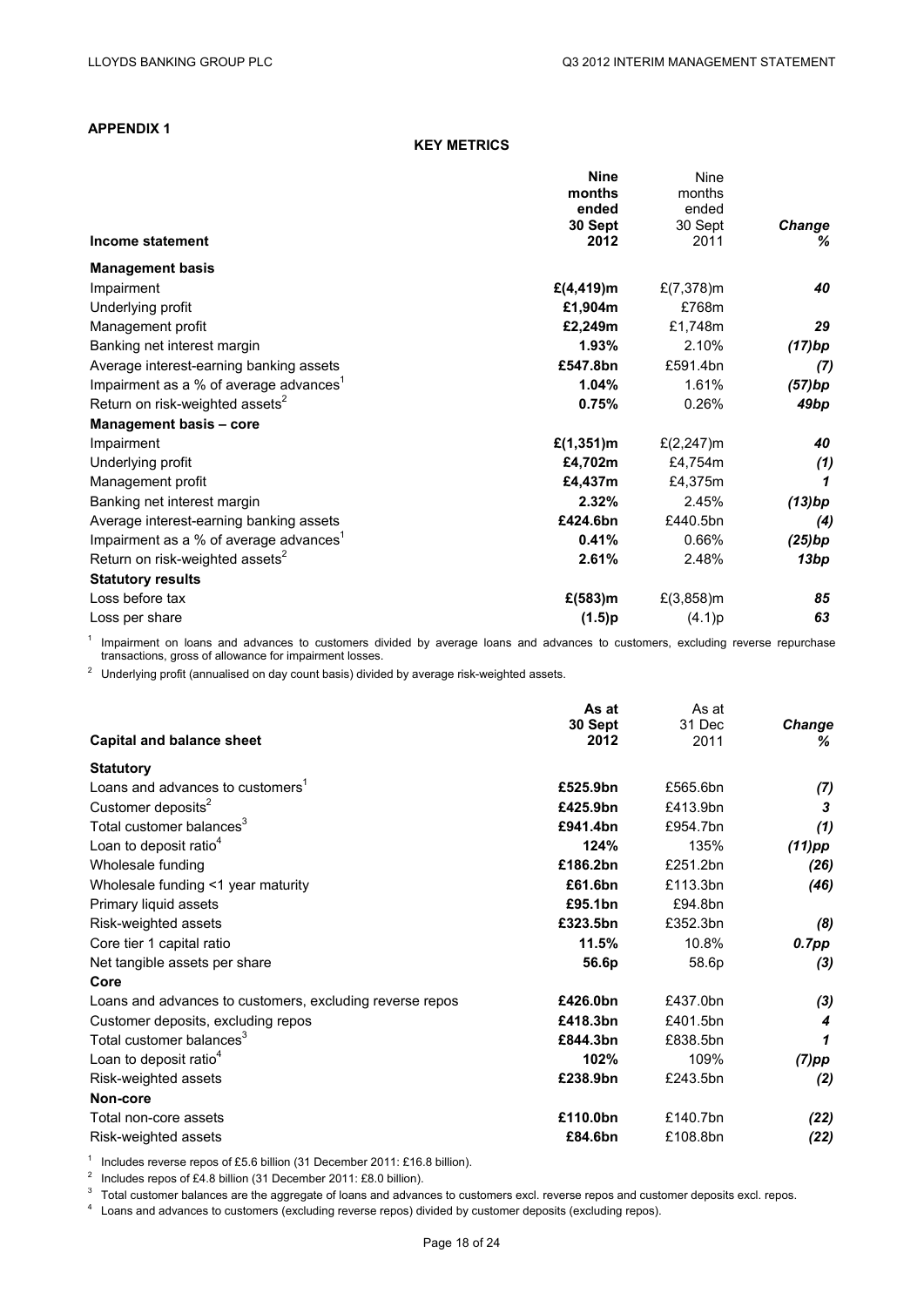# **APPENDIX 2**

#### **EXPOSURES TO EUROZONE COUNTRIES**

The following section summarises the Group's direct exposure to certain European countries. The exposures are shown at their balance sheet carrying values and are based on the country of domicile of the counterparty, other than assetbacked securities which are based on the location of the underlying assets.

The Group manages its exposures to individual countries through authorised country limits which take into account economic, financial, political and social factors. In addition, the Group manages its direct risks to the selected countries by establishing and monitoring risk limits for individual banks, financial institutions and corporates. We take into account indirect risk, where we have determined that our counterparties have material direct exposures to the selected countries. The profiles of banks, financial institutions and corporates are monitored on a regular basis and exposures managed accordingly.

The Group has established a Eurozone Instability Steering Group in order to monitor developments within the Eurozone and complete appropriate due diligence on the Group's exposures.

The following table summarises exposures to Ireland, Spain, Portugal, Greece and Italy by type of counterparty:

|                      | Sovereign               | <b>Financial</b><br><b>Institutions</b> |                    | <b>Asset</b><br>backed |                 |                | <b>Insurance</b> |             |
|----------------------|-------------------------|-----------------------------------------|--------------------|------------------------|-----------------|----------------|------------------|-------------|
| At 30 September 2012 | debt <sup>1</sup><br>£m | <b>Banks</b><br>£m                      | <b>Other</b><br>£m | securities<br>£m       | Corporate<br>£m | Personal<br>£m | assets<br>£m     | Total<br>£m |
| Ireland              |                         | 193                                     | 655                | 343                    | 6,735           | 5,455          | 129              | 13,510      |
| Spain                | 24                      | 1,341                                   |                    | 189                    | 2,364           | 1,488          | 24               | 5,430       |
| Portugal             |                         | 90                                      |                    | 220                    | 197             | 10             |                  | 517         |
| Greece               |                         |                                         |                    |                        | 320             |                |                  | 320         |
| Italy                | 8                       | 118                                     |                    | 11                     | 131             |                | 36               | 304         |
|                      | 32                      | 1,742                                   | 655                | 763                    | 9,747           | 6,953          | 189              | 20,081      |
| At 31 December 2011  |                         |                                         |                    |                        |                 |                |                  |             |
| Ireland              |                         | 207                                     | 272                | 376                    | 8,894           | 6,027          | 68               | 15,844      |
| Spain                | 52                      | 1,692                                   | 7                  | 375                    | 2,955           | 1,649          | 39               | 6,769       |
| Portugal             |                         | 142                                     | 8                  | 341                    | 309             | 11             |                  | 811         |
| Greece               |                         |                                         |                    | 55                     | 431             |                |                  | 486         |
| Italy                | 16                      | 433                                     | 17                 | 39                     | 152             |                | 47               | 704         |
|                      | 68                      | 2,474                                   | 304                | 1,186                  | 12,741          | 7,687          | 154              | 24,614      |

*Selected Eurozone countries* 

<sup>1</sup> The sovereign debt exposures for Spain include £21 million (31 December 2011: £35 million) of deposit balances held with the Spanish Central Bank for regulatory and liquidity management purposes.

Total balances with Ireland, Spain, Portugal, Greece and Italy have reduced from £24,614 million to £20,081 million. This is primarily due to a reduction in corporate exposures in Ireland and Spain.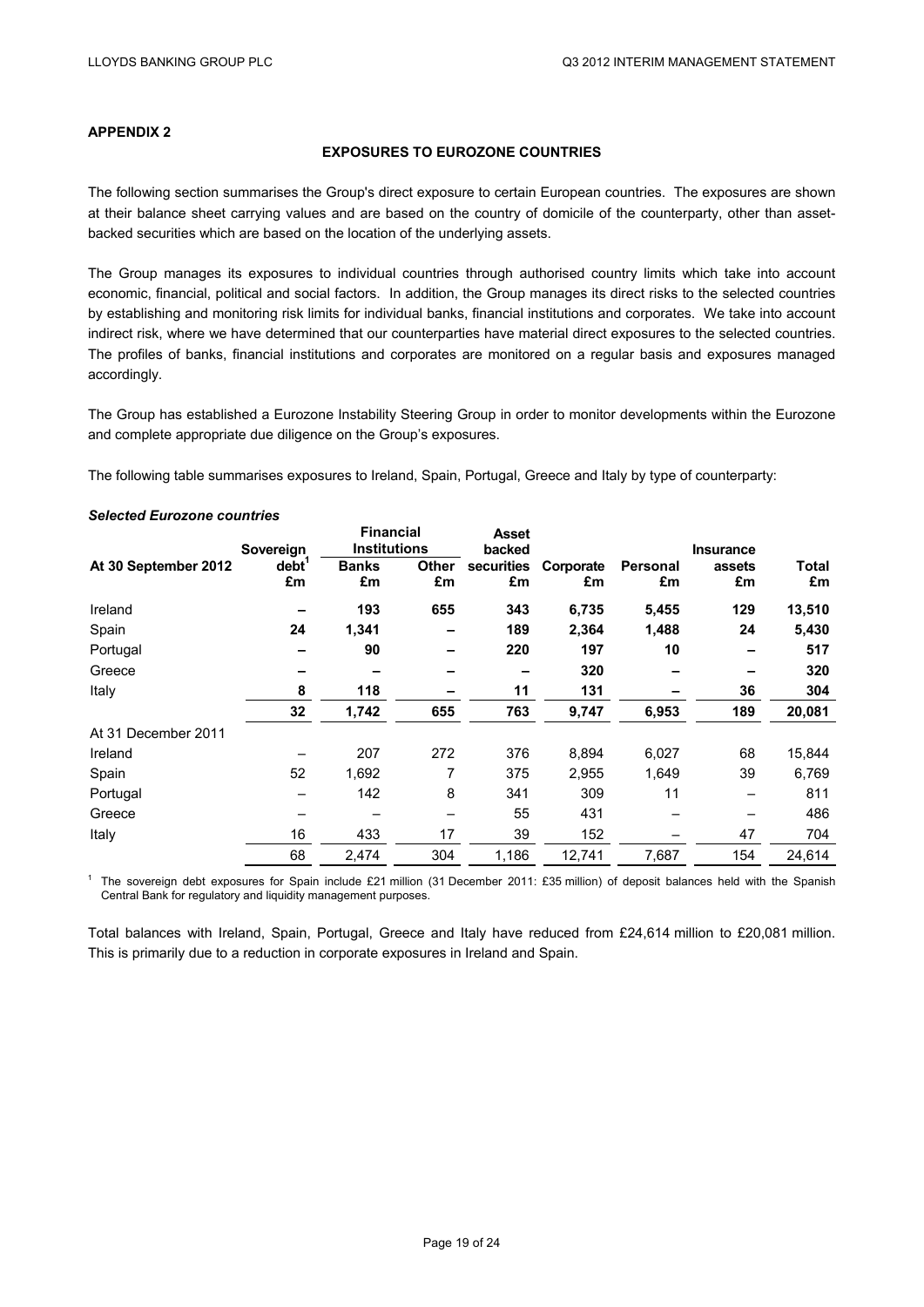#### **Exposures to Eurozone countries** (continued)

#### *Exposures to other Eurozone countries*

The Group also has the following exposures to sovereign, financial institutions, asset backed securities, corporates and personal customers in the Eurozone countries noted below:

|                      |                                | <b>Financial</b><br><b>Institutions</b> |              | <b>Asset</b><br>backed |                |                 |                     |                  |
|----------------------|--------------------------------|-----------------------------------------|--------------|------------------------|----------------|-----------------|---------------------|------------------|
| At 30 September 2012 | Sovereign<br>debt <sup>1</sup> | <b>Banks</b>                            | <b>Other</b> | securities             | Corporate      | <b>Personal</b> | Insurance<br>assets | <b>Total</b>     |
|                      | £m                             | £m                                      | £m           | £m                     | £m             | £m              | £m                  | £m               |
| Netherlands          | 23,551                         | 636                                     | 5            | 65                     | 2,446          | 5,633           | 998                 | 33,334           |
| Germany              | 2,510                          | 574                                     | 317          | 317                    | 2,238          |                 | 1,579               | 7,535            |
| France               | 213                            | 1,072                                   | 6            | 69                     | 3,413          | 328             | 1,766               | 6,867            |
| Luxembourg           | 3                              | 9                                       | 495          |                        | 1,904          |                 | 40                  | 2,451            |
| Belgium              |                                | 378                                     | 25           |                        | 885            |                 | 53                  | 1,341            |
| Finland              |                                | 3                                       |              |                        | 54             |                 | 292                 | 349              |
| Malta                |                                | 2                                       |              |                        | 260            |                 |                     | 262              |
| Cyprus               |                                | 1                                       |              |                        | 140            |                 |                     | 141              |
| Austria              | $\overline{2}$                 | 42                                      |              |                        | 71             |                 |                     | 115              |
| Slovenia             |                                | 40                                      |              |                        |                |                 |                     | 40               |
| Estonia              |                                |                                         |              |                        | $\mathbf 2$    |                 |                     | $\boldsymbol{2}$ |
| Slovakia             |                                |                                         |              |                        |                |                 |                     |                  |
|                      | 26,279                         | 2,757                                   | 848          | 451                    | 11,413         | 5,961           | 4,728               | 52,437           |
| At 31 December 2011  |                                |                                         |              |                        |                |                 |                     |                  |
| Netherlands          | 9,594                          | 712                                     | 173          | 176                    | 4,105          | 6,226           | 960                 | 21,946           |
| Germany              | 859                            | 1,291                                   | 100          | 703                    | 2,532          | 1               | 1,263               | 6,749            |
| France               | 217                            | 1,517                                   | 143          | 525                    | 3,796          | 295             | 1,841               | 8,334            |
| Luxembourg           | 5                              | $\overline{4}$                          | 442          |                        | 2,828          |                 | 568                 | 3,847            |
| Belgium              | 78                             | 404                                     | 11           | —                      | 1,617          |                 | 57                  | 2,167            |
| Finland              |                                | 60                                      |              |                        | 56             |                 | 147                 | 263              |
| Malta                |                                | 2                                       |              |                        | 305            |                 |                     | 307              |
| Cyprus               |                                | 6                                       |              |                        | 204            |                 |                     | 210              |
| Austria              | $\overline{2}$                 | 202                                     | 5            |                        | 97             |                 |                     | 306              |
| Slovenia             |                                | 56                                      |              |                        |                |                 |                     | 56               |
| Estonia              |                                |                                         |              |                        | $\overline{2}$ |                 |                     | $\overline{2}$   |
| Slovakia             |                                |                                         |              |                        |                |                 |                     |                  |
|                      | 10,755                         | 4,254                                   | 874          | 1,404                  | 15,542         | 6,522           | 4,836               | 44,187           |

<sup>1</sup> Includes deposit balances held for regulatory and liquidity management purposes with a number of European Central Banks.

Total balances with other Eurozone countries have increased from £44,187 million to £52,437 million. This is due to an increase in sovereign debt balances held, which primarily relate to central bank balances held for regulatory and liquidity management purposes. As at 30 September 2012 these balances were: Netherlands £23,551 million; Germany £1,784 million; and Luxembourg £1 million. As at 31 December 2011 these balances were: Netherlands £9,594 million; Germany £203 million; Belgium £4 million; and Luxembourg £3 million. Excluding these central bank balances, the remaining overall exposures have reduced by 21 per cent from £34,383 million to £27,101 million.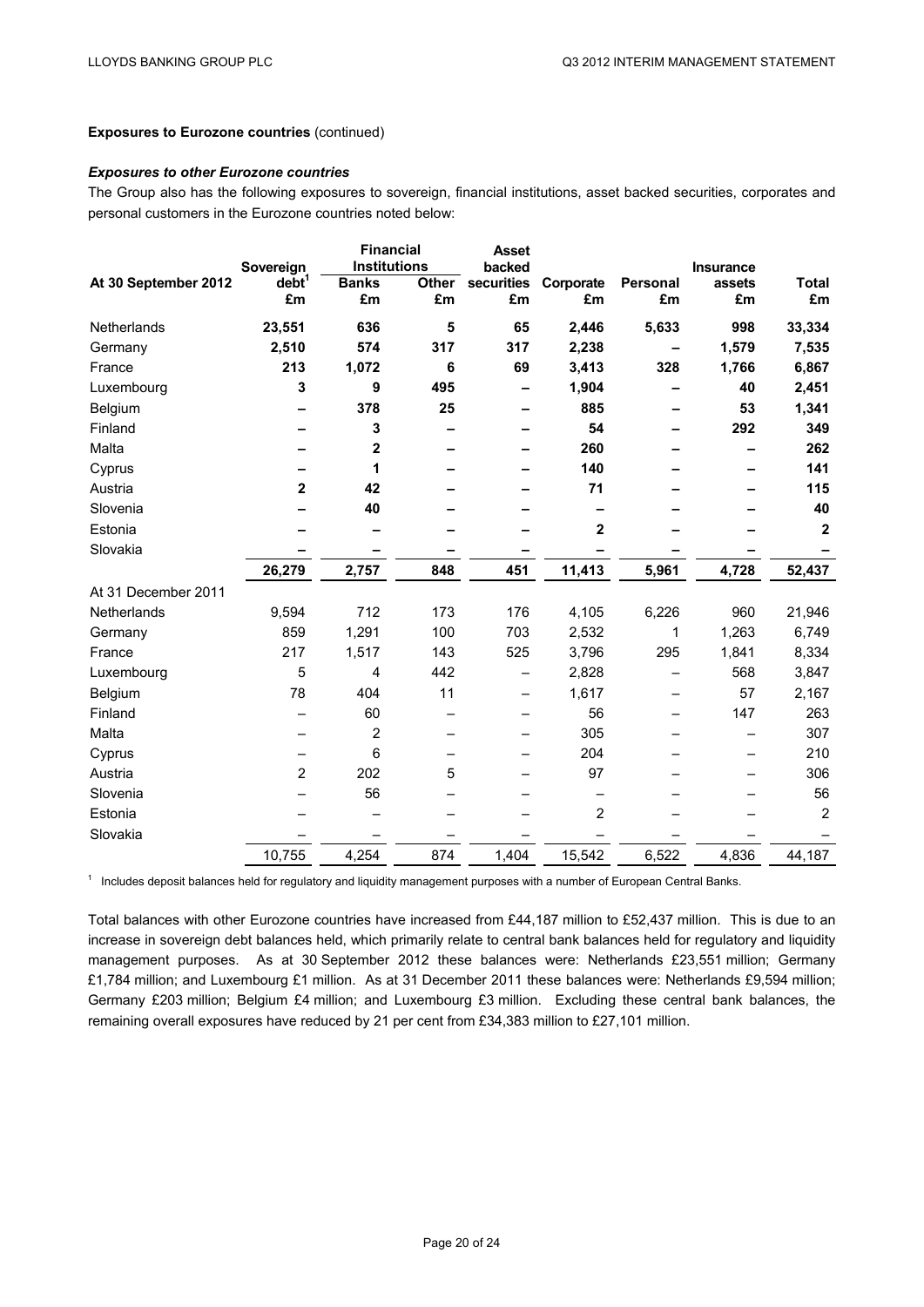# **APPENDIX 3**

# **QUARTERLY MANAGEMENT BASIS INFORMATION – GROUP**

|                                       | Quarter<br>ended | Quarter<br>ended | Quarter<br>ended |
|---------------------------------------|------------------|------------------|------------------|
| Group                                 | 30 Sept<br>2012  | 30 June<br>2012  | 31 March<br>2012 |
|                                       | £ million        | £ million        | £ million        |
| Net interest income                   | 2,575            | 2,582            | 2,633            |
| Other income                          | 2,112            | 2,061            | 2,203            |
| Insurance claims                      | (102)            | (125)            | (108)            |
| <b>Total underlying income</b>        | 4,585            | 4,518            | 4,728            |
| <b>Total costs</b>                    | (2, 483)         | (2,461)          | (2, 564)         |
| Impairment                            | (1, 262)         | (1,500)          | (1,657)          |
| <b>Underlying profit</b>              | 840              | 557              | 507              |
| Asset sales                           | 714              | 463              | 122              |
| Volatile items                        | (150)            | (610)            | (199)            |
| Liability management                  | (375)            |                  | 168              |
| Fair value unwind                     | 55               | 127              | 30               |
| <b>Management profit</b>              | 1,084            | 537              | 628              |
| Banking net interest margin           | 1.93%            | 1.91%            | 1.95%            |
| Impairment as a % of average advances | 0.93%            | 1.05%            | 1.14%            |
| Return on risk-weighted assets        | 1.02%            | 0.66%            | 0.58%            |

|                                       | Quarter   | Quarter   | Quarter   | Quarter   |
|---------------------------------------|-----------|-----------|-----------|-----------|
|                                       | ended     | ended     | ended     | ended     |
|                                       | 31 Dec    | 30 Sept   | 30 June   | 31 March  |
| Group                                 | 2011      | 2011      | 2011      | 2011      |
|                                       | £ million | £ million | £ million | £ million |
| Net interest income                   | 2,803     | 3,052     | 3,057     | 3,298     |
| Other income                          | 2,246     | 1,987     | 2,554     | 2,392     |
| Insurance claims                      | (58)      | (87)      | (84)      | (114)     |
| Total underlying income               | 4,991     | 4,952     | 5,527     | 5,576     |
| Total costs                           | (2,712)   | (2,577)   | (2,581)   | (2,751)   |
| Impairment                            | (2, 409)  | (1,956)   | (2,814)   | (2,608)   |
| Underlying (loss) profit              | (130)     | 419       | 132       | 217       |
| Asset sales                           | 208       | (12)      | 9         | 79        |
| Volatile items                        | (528)     | 142       | 91        | (443)     |
| Liability management                  | 1,295     |           |           |           |
| Fair value unwind                     | 92        | 95        | 588       | 431       |
| Management profit                     | 937       | 644       | 820       | 284       |
| Banking net interest margin           | 1.97%     | 2.05%     | 2.09%     | 2.16%     |
| Impairment as a % of average advances | 1.63%     | 1.30%     | 1.84%     | 1.70%     |
| Return on risk-weighted assets        | (0.14)%   | 0.44%     | 0.14%     | 0.22%     |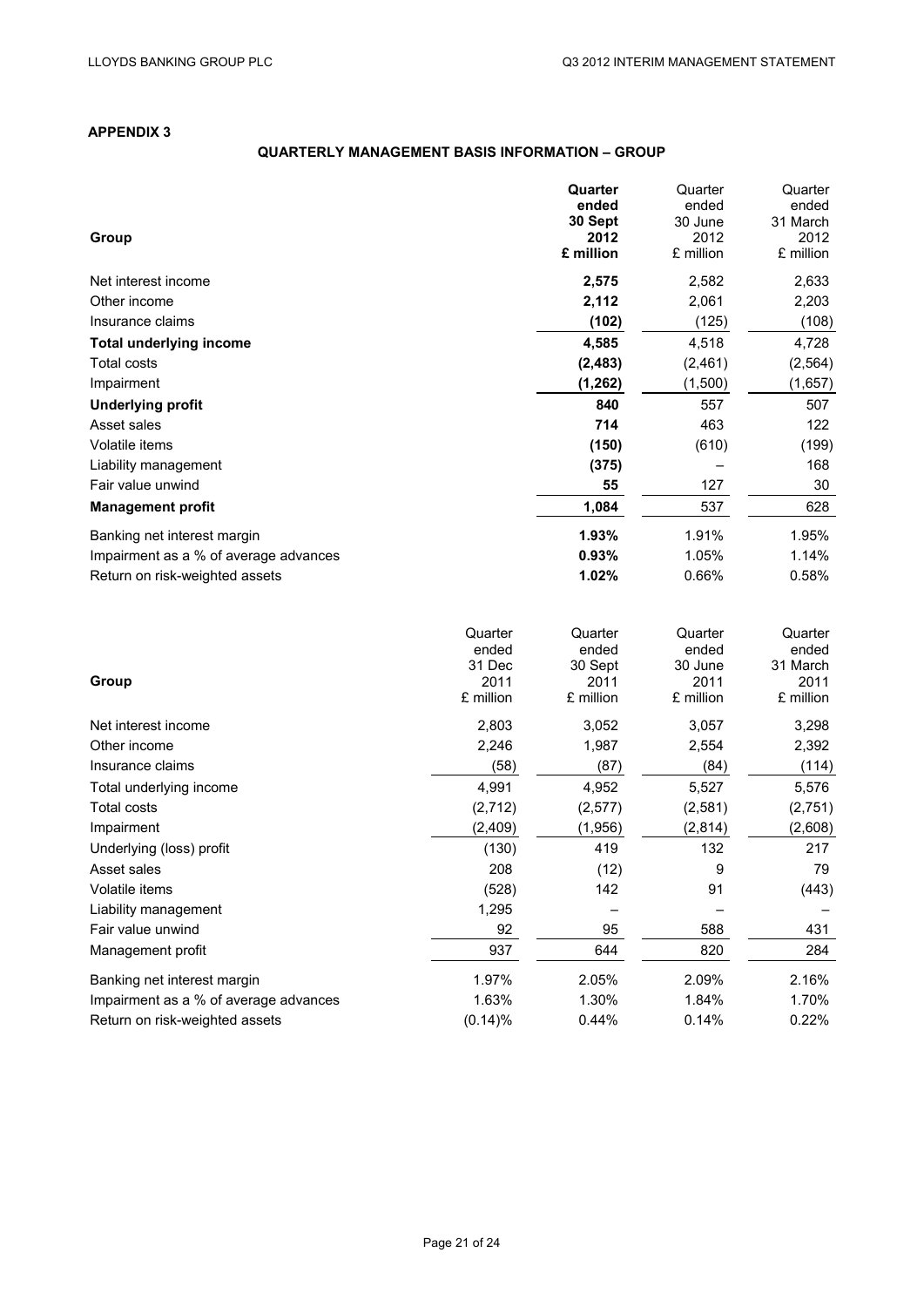# **QUARTERLY MANAGEMENT BASIS INFORMATION – CORE BUSINESS**

| Quarter  | Quarter   | Quarter           |
|----------|-----------|-------------------|
| ended    | ended     | ended             |
| 30 Sept  | 30 June   | 31 March          |
| 2012     |           | 2012              |
|          |           | £ million         |
| 2,474    | 2,487     | 2,461             |
| 1,963    | 1,888     | 1,999             |
| (102)    | (125)     | (108)             |
| 4,335    | 4,250     | 4,352             |
| (2, 237) | (2, 304)  | (2, 343)          |
| (373)    | (566)     | (412)             |
| 1,725    | 1,380     | 1,597             |
| 666      | 445       | 196               |
| (150)    | (610)     | (199)             |
| (375)    |           | 168               |
| (144)    | (78)      | (184)             |
| 1,722    | 1,137     | 1,578             |
| 2.32%    | 2.32%     | 2.32%             |
| 0.36%    | 0.52%     | 0.36%             |
| 2.87%    | 2.31%     | 2.65%             |
|          | £ million | 2012<br>£ million |

|                                       | Quarter   | Quarter   | Quarter   | Quarter   |
|---------------------------------------|-----------|-----------|-----------|-----------|
|                                       | ended     | ended     | ended     | ended     |
|                                       | 31 Dec    | 30 Sept   | 30 June   | 31 March  |
| Core                                  | 2011      | 2011      | 2011      | 2011      |
|                                       | £ million | £ million | £ million | £ million |
| Net interest income                   | 2,596     | 2,761     | 2,682     | 2,854     |
| Other income                          | 2,000     | 1,849     | 2,235     | 2,131     |
| Insurance claims                      | (58)      | (87)      | (84)      | (114)     |
| Total underlying income               | 4,538     | 4,523     | 4,833     | 4,871     |
| <b>Total costs</b>                    | (2, 456)  | (2,366)   | (2,341)   | (2, 519)  |
| Impairment                            | (640)     | (611)     | (907)     | (729)     |
| Underlying profit                     | 1,442     | 1,546     | 1,585     | 1,623     |
| Asset sales                           | 111       | 6         | 48        | 59        |
| Volatile items                        | (528)     | 142       | 91        | (443)     |
| Liability management                  | 1,295     |           |           |           |
| Fair value unwind                     | (346)     | (185)     | (64)      | (33)      |
| Management profit                     | 1,974     | 1,509     | 1,660     | 1,206     |
| Banking net interest margin           | 2.34%     | 2.47%     | 2.39%     | 2.47%     |
| Impairment as a % of average advances | 0.56%     | 0.55%     | 0.80%     | 0.64%     |
| Return on risk-weighted assets        | 2.32%     | 2.43%     | 2.48%     | 2.53%     |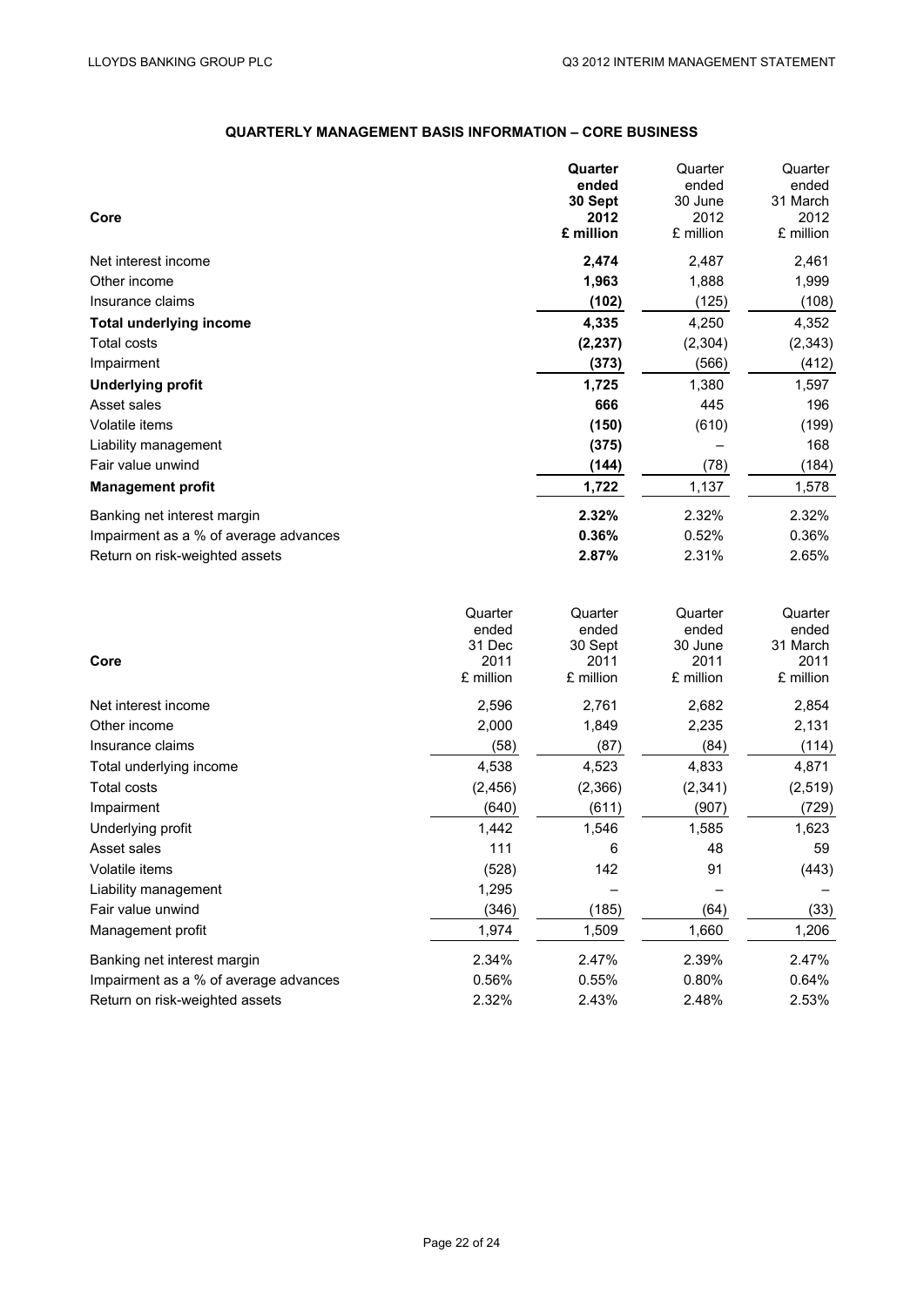# **QUARTERLY MANAGEMENT BASIS INFORMATION – NON-CORE BUSINESS**

|                                       | Quarter   | Quarter   | Quarter   |
|---------------------------------------|-----------|-----------|-----------|
|                                       | ended     | ended     | ended     |
|                                       | 30 Sept   | 30 June   | 31 March  |
| Non-core                              | 2012      | 2012      | 2012      |
|                                       | £ million | £ million | £ million |
| Net interest income                   | 101       | 95        | 172       |
| Other income                          | 149       | 173       | 204       |
| Insurance claims                      |           |           |           |
| <b>Total underlying income</b>        | 250       | 268       | 376       |
| Total costs                           | (246)     | (157)     | (221)     |
| Impairment                            | (889)     | (934)     | (1, 245)  |
| <b>Underlying loss</b>                | (885)     | (823)     | (1,090)   |
| Asset sales                           | 48        | 18        | (74)      |
| Volatile items                        |           |           |           |
| Liability management                  |           |           |           |
| Fair value unwind                     | 199       | 205       | 214       |
| <b>Management loss</b>                | (638)     | (600)     | (950)     |
| Banking net interest margin           | 0.49%     | 0.50%     | 0.70%     |
| Impairment as a % of average advances | 3.08%     | 2.88%     | 3.71%     |
|                                       |           |           |           |

|                                       | Quarter   | Quarter   | Quarter   | Quarter   |
|---------------------------------------|-----------|-----------|-----------|-----------|
|                                       | ended     | ended     | ended     | ended     |
|                                       | 31 Dec    | 30 Sept   | 30 June   | 31 March  |
| Non-core                              | 2011      | 2011      | 2011      | 2011      |
|                                       | £ million | £ million | £ million | £ million |
| Net interest income                   | 207       | 291       | 375       | 444       |
| Other income                          | 246       | 138       | 319       | 261       |
| Insurance claims                      |           |           |           |           |
| Total underlying income               | 453       | 429       | 694       | 705       |
| Total costs                           | (256)     | (211)     | (240)     | (232)     |
| Impairment                            | (1,769)   | (1,345)   | (1,907)   | (1,879)   |
| Underlying loss                       | (1, 572)  | (1, 127)  | (1, 453)  | (1,406)   |
| Asset sales                           | 97        | (18)      | (39)      | 20        |
| Volatile items                        |           |           |           |           |
| Liability management                  |           |           |           |           |
| Fair value unwind                     | 438       | 280       | 652       | 464       |
| Management loss                       | (1,037)   | (865)     | (840)     | (922)     |
| Banking net interest margin           | 0.75%     | 0.87%     | 1.16%     | 1.24%     |
| Impairment as a % of average advances | 5.01%     | 3.64%     | 4.93%     | 4.82%     |
|                                       |           |           |           |           |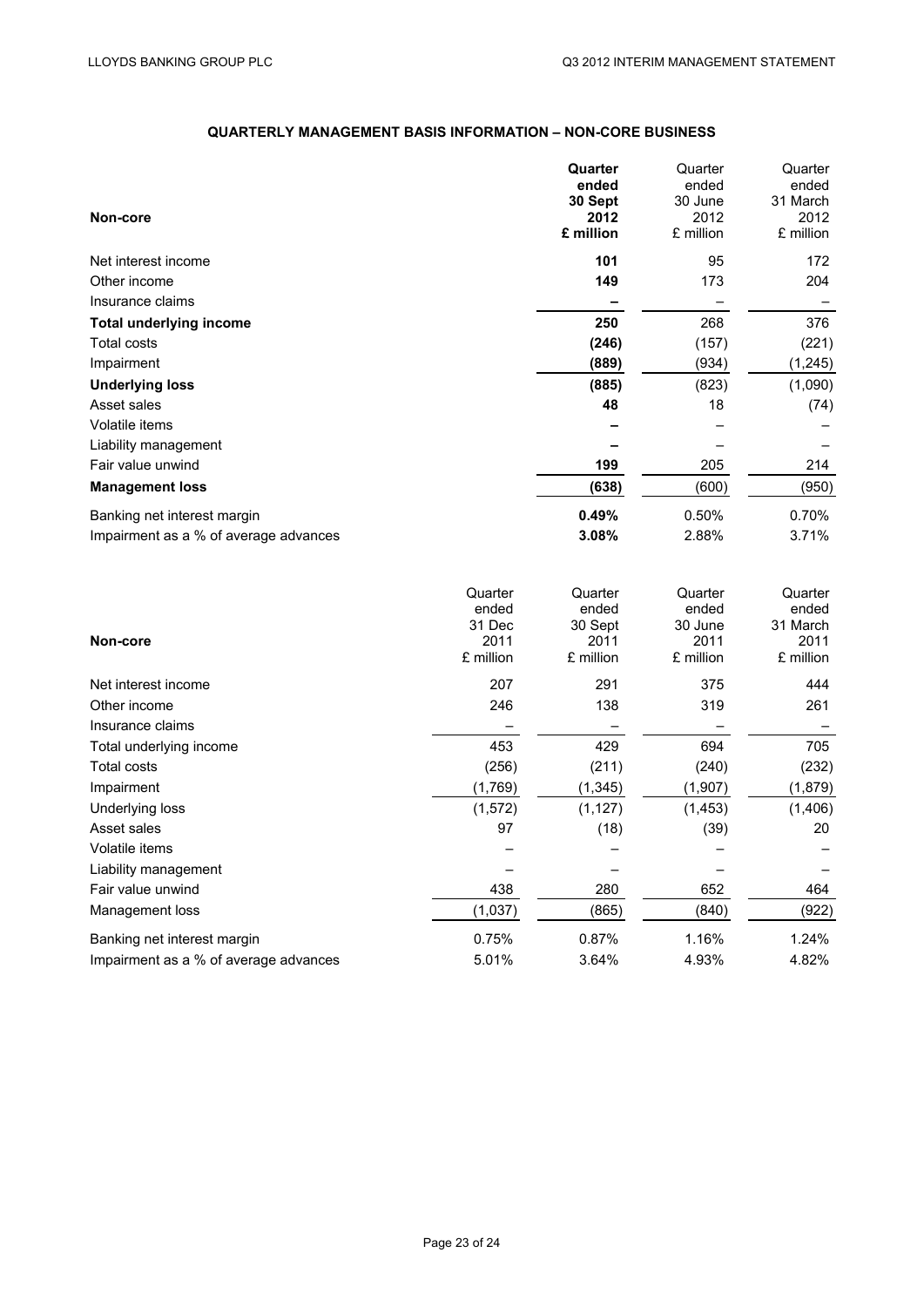# **APPENDIX 4**

#### **BASIS OF PREPARATION OF MANAGEMENT BASIS INFORMATION**

The tables below set out a reconciliation from the published statutory results to the management basis results:

|                                 | <b>Removal of:</b> |                    |                                     |                  |                         |                   |          |
|---------------------------------|--------------------|--------------------|-------------------------------------|------------------|-------------------------|-------------------|----------|
|                                 | Lloyds             |                    | <b>Volatility</b>                   |                  |                         |                   |          |
|                                 | <b>Banking</b>     | <b>Acquisition</b> | arising in                          |                  | Legal and               |                   | Manage-  |
| Nine months to                  | Group              | related and        | insurance                           | <b>Insurance</b> | regulatory              | <b>Fair value</b> | ment     |
| 30 September 2012               | statutory          |                    | other items <sup>1</sup> businesses | gross up         | provisions <sup>2</sup> | unwind            | basis    |
|                                 | £m                 | £m                 | £m                                  | £m               | £m                      | £m                | £m       |
| Net interest income             | 6,591              | (80)               | (9)                                 | 824              |                         | 464               | 7,790    |
| Other income                    | 21,112             | (53)               | (227)                               | (14, 416)        |                         | (40)              | 6,376    |
| Insurance claims                | (13,801)           | -                  | -                                   | 13,466           |                         |                   | (335)    |
| Total underlying income,        |                    |                    |                                     |                  |                         |                   |          |
| net of insurance claims         | 13,902             | (133)              | (236)                               | (126)            |                         | 424               | 13,831   |
| Operating expenses <sup>3</sup> | (10, 707)          | 843                |                                     | 126              | 2,225                   | 5                 | (7, 508) |
| Impairment                      | (3,778)            |                    |                                     |                  |                         | (641)             | (4, 419) |
| <b>Underlying (loss) profit</b> | (583)              | 710                | (236)                               |                  | 2,225                   | (212)             | 1,904    |
| Asset sales                     |                    | 1,299              |                                     |                  |                         |                   | 1,299    |
| Volatile items                  |                    | (959)              |                                     |                  |                         |                   | (959)    |
| Liability management            |                    | (207)              |                                     |                  |                         |                   | (207)    |
| Fair value unwind               |                    |                    |                                     |                  |                         | 212               | 212      |
| (Loss) profit                   | (583)              | 843                | (236)                               |                  | 2,225                   |                   | 2,249    |

<sup>1</sup> Comprises the effects of asset sales (gain of £1,299 million), volatile items (loss of £959 million), liability management (loss of £207 million), Simplification costs related to severance, IT and business costs of implementation (£332 million), EC mandated retail business disposal costs (£399 million), the amortisation of purchased intangibles (£362 million) and the past service pensions credit (£250 million).

<sup>2</sup> Comprises the payment protection insurance provision (£2,075 million) and the provision in relation to German insurance business litigation (£150 million).

 $3$  Under the management basis, this is described as total costs.

|                                 |                          | Removal of:              |                          |           |                         |            |          |
|---------------------------------|--------------------------|--------------------------|--------------------------|-----------|-------------------------|------------|----------|
|                                 | Lloyds<br><b>Banking</b> | Acquisition              | Volatility<br>arising in |           | Legal and               |            | Manage-  |
| Nine months to                  | Group                    | related and              | insurance                | Insurance | regulatory              | Fair value | ment     |
| 30 September 2011               | statutory                | other items <sup>1</sup> | businesses               | gross up  | provisions <sup>2</sup> | unwind     | basis    |
|                                 | £m                       | £m                       | £m                       | £m        | £m                      | £m         | £m       |
| Net interest income             | 9,933                    | (121)                    | (14)                     | (968)     |                         | 577        | 9,407    |
| Other income                    | 4,812                    | 255                      | 751                      | 1,502     |                         | (387)      | 6,933    |
| Insurance claims                | 386                      |                          |                          | (671)     |                         |            | (285)    |
| Total underlying income,        |                          |                          |                          |           |                         |            |          |
| net of insurance claims         | 15,131                   | 134                      | 737                      | (137)     |                         | 190        | 16,055   |
| Operating expenses <sup>3</sup> | (12, 972)                | 1,494                    |                          | 137       | 3,375                   | 57         | (7,909)  |
| Impairment                      | (6, 017)                 |                          |                          |           |                         | (1, 361)   | (7, 378) |
| Underlying (loss) profit        | (3, 858)                 | 1,628                    | 737                      |           | 3,375                   | (1, 114)   | 768      |
| Asset sales                     |                          | 76                       |                          |           |                         |            | 76       |
| Volatile items                  |                          | (210)                    |                          |           |                         |            | (210)    |
| Liability management            |                          |                          |                          |           |                         |            |          |
| Fair value unwind               |                          |                          |                          |           |                         | 1,114      | 1,114    |
| (Loss) profit                   | (3, 858)                 | 1,494                    | 737                      |           | 3,375                   |            | 1,748    |

<sup>1</sup> Comprises the effects of asset sales (gain of £76 million), volatile items (loss of £210 million), integration and Simplification costs related to severance, IT and business costs of implementation (£976 million), EC mandated retail business disposal costs (£90 million) and the amortisation of purchased intangibles (£428 million).

<sup>2</sup> Comprises the payment protection insurance provision (£3,200 million) and the provision in relation to German insurance business litigation (£175 million).

Under the management basis, this is described as total costs.